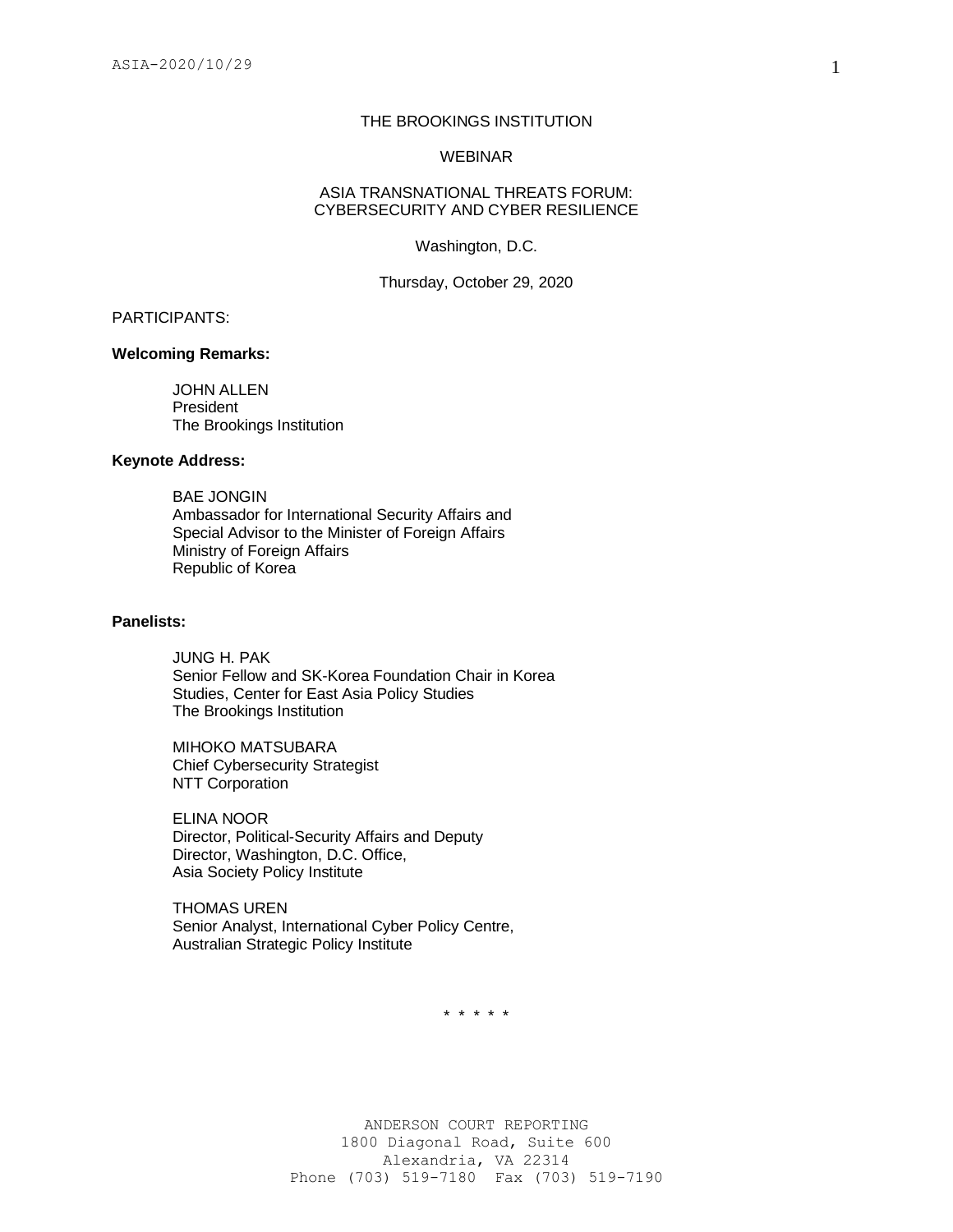## P R O C E E D I N G S

GENERAL ALLEN: Ladies and gentlemen, good morning, good afternoon, good evening from wherever you're tuning in today around the world. My name is John Allen. I'm the president of the Brookings Institution and it is my great pleasure to welcome you all to the Asia Transnational Threats Forum: Cybersecurity and Cyber Resilience.

Before we begin, I'd to thank the first to thank, the Korea Foundation for their generous support in making this event possible. Their partnership with us has been long and productive and continues to be invaluable to our research on all things related to the peninsula. Today's conference is the fourth iteration of the Asia Transnational Threats Forum or ATTF as it's called. And this series has been very important to so many of us.

Since its launch by our Center for East Asia Policy Studies in 2018, the ATTF has convened to examine strategic challenges affecting all of Asia, including counter terrorism and climate change. This year, the focus will be on cybersecurity issues in Asia and the impact of digital technologies on regional security, economics and political dynamics. Moderated by Brookings senior fellow and SK-Korea Foundation chair in Korean Studies, Jung Pak. We are excited to have a distinguished line up of experts from across the Pacific who will present and discuss the current cyber threat environment and the cybersecurity ecosystem in the region.

 So, to kick off the event, we're especially honored to welcome Ambassador Jongin Bae of the Republic of Korea. Since joining the Ministry of Foreign Affairs in 1992, Ambassador Bae has served overseas in various roles in Northeast Asia, North America, and Africa, including deputy director general of Northeast Asian Affairs Bureau.

 In his current capacity as the ambassador for International Security Affairs, Ambassador Bae has been leading the ministry's efforts to coordinate the international partners on responses to cyber incidence and cybercrime investigations since January of this year. Among his many responsibilities, he has also remained a crucial voice on issues related to cybersecurity as well as counter terrorism. Welcome ambassador, it is great to have you with us and a pleasure and an honor that you could join us today for this crucial conversation.

But before I turn the floor over to Ambassador Bae for his keynote remarks, a brief

ANDERSON COURT REPORTING 1800 Diagonal Road, Suite 600 Alexandria, VA 22314 Phone (703) 519-7180 Fax (703) 519-7190 2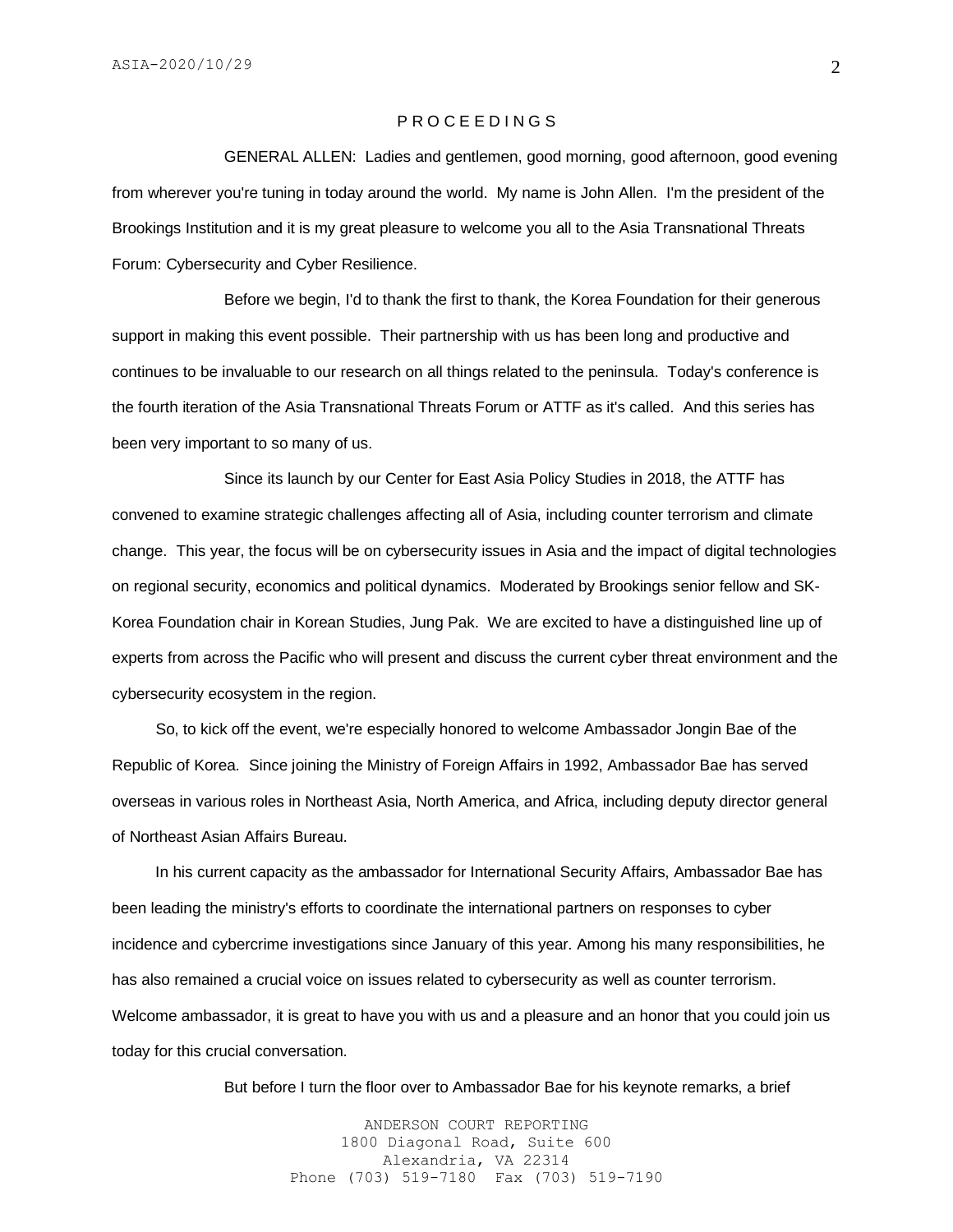reminder that we're very much on the record today and we're streaming live. And you can submit your questions to events@brookings.edu. That's events@brookings.edu or on Twitter using #ATTFcyber, #ATTFcyber. So, with that, thank you again for joining us today and ambassador, thank you for your commitment and service to your country, your friendship to all of us and for your engaging with us today in this important forum. Sir, the floor is yours. Thank you.

AMBASSADOR BAE: Thank you. It is an honor to be invited to this webinar and I'm glad to share our cybersecurity policy and experience. I'd like to thank Mr. John Allen, the president of the Brookings and Dr. Jung Pak. As one of the most wired countries in the world, the Republic of Korea has been exposed to significant cyber intrusions in the past. From the DoS attack in 2009 to the Korean hydro and nuclear power back in 2014 to the WannaCry ransomware attack 2017, which all served as a wakeup call.

The landscape is constantly shifting. If I take a snapshot of the current state, first the financial sector has emerged as a major target of the malicious acts. Especially, numerous hacking accidents of cryptocurrency exchanges have taken place with a considerable monetary loss.

Second, complex sphere phishing emails have become a matter of everyday occurrence to government officials in charge of national security and foreign affairs. We have learned only in hindsight that larger scale attacks often have stemmed from seemingly minor human errors resulting from social engineering.

Third, the internet of things and AI enabled devices are significantly expanding the threat surface. Experts are wary of an eventuality of massive cyber-attacks through IOT devices and urge a state of preparedness by employing for instance scenario based exercises. From a broader regional perspective, the picture appears somewhat similar. The latest evaluations of Interpol and FireEye indicate that ASEAN and Asia Pacific regions face phishing campaigns, banking malware and ransomware attacks.

Another dynamic in play is the pandemic. COVID-19 has accelerated the speed of integrating our daily lives into cyberspace, compelling us to try to rely more on ICT. And malicious actors are obviously taking advantage of the increased vulnerabilities.

Let me now turn to how Korea is responding. First, at the domestic level and then to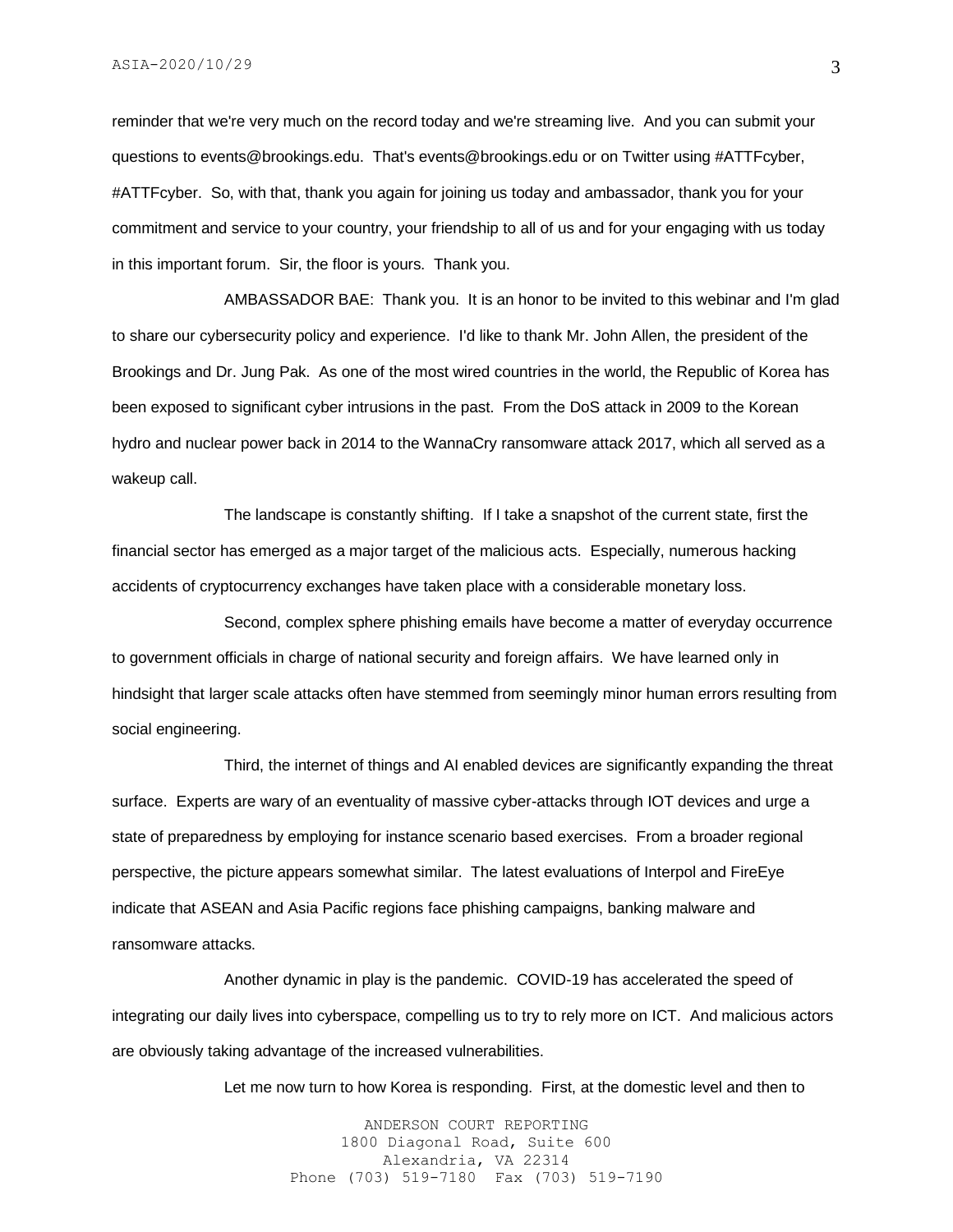international engagement. To consistently address ever more serious cyber threats, the government mapped out a national cybersecurity strategy last year. This strategy has translated into 100 specific tasks to be a fixed timeframe. Its holistic approach, incorporates the protection of individual rights and the private sector's participation in delivering those tasks.

In terms of structure and governance, we now have the presidential office as a control tower in policy coordination and in handling cyber incidents. And each relevant department is taking a lead role. The National Cybersecurity Center for the public sector, the Ministry of Science for the private sector, and the Ministry of Defense for the military sector.

The protection of critical infrastructure has been our primary concern. We have designated over 400 facilities as critical infrastructure and supervised them among other things by undertaking annual vulnerability assessments. Cybersecurity is, of course, a matter beyond the national boundaries. Our international engagement policy emphasizes contribution to global rulemaking, active engagement in trust building and support for capacity building.

Let me start with the rulemaking. To promote a rule based order in cyberspace, Korea is actively participating in the U.N. working group in close coordination with the U.S. and other like-minded countries. We believe that the current system of international law, including the U.N. Charter, is applicable to states conduct in cyber space.

There are some gaps in interpretation. For instance, we do not have consensus on what amounts to an (inaudible) attack in cyberspace. But the best way to address these gaps is to seek a shared understanding of international law rather than start negotiating a new treaty.

And all states appear to uphold rule based order in cyberspace. Yet the ultimate question for many small and middle sized countries would be how effective are those norms in protecting them from cyber threats. With that perspective in mind, we advocate the duty of due diligence whereby a state should remain vigilant so malicious actors cannot exploit its territory to harm others.

And a confidence building measure is another critical element in enhancing the transparency and stability of cyberspace. At the bilateral level, we have had a cyber consultation with partners including the U.S. Korea is also engaging in trilateral consultation with its immediate neighbors, Japan and China. We are also participating in the ARF intercessional meetings on ITC security at the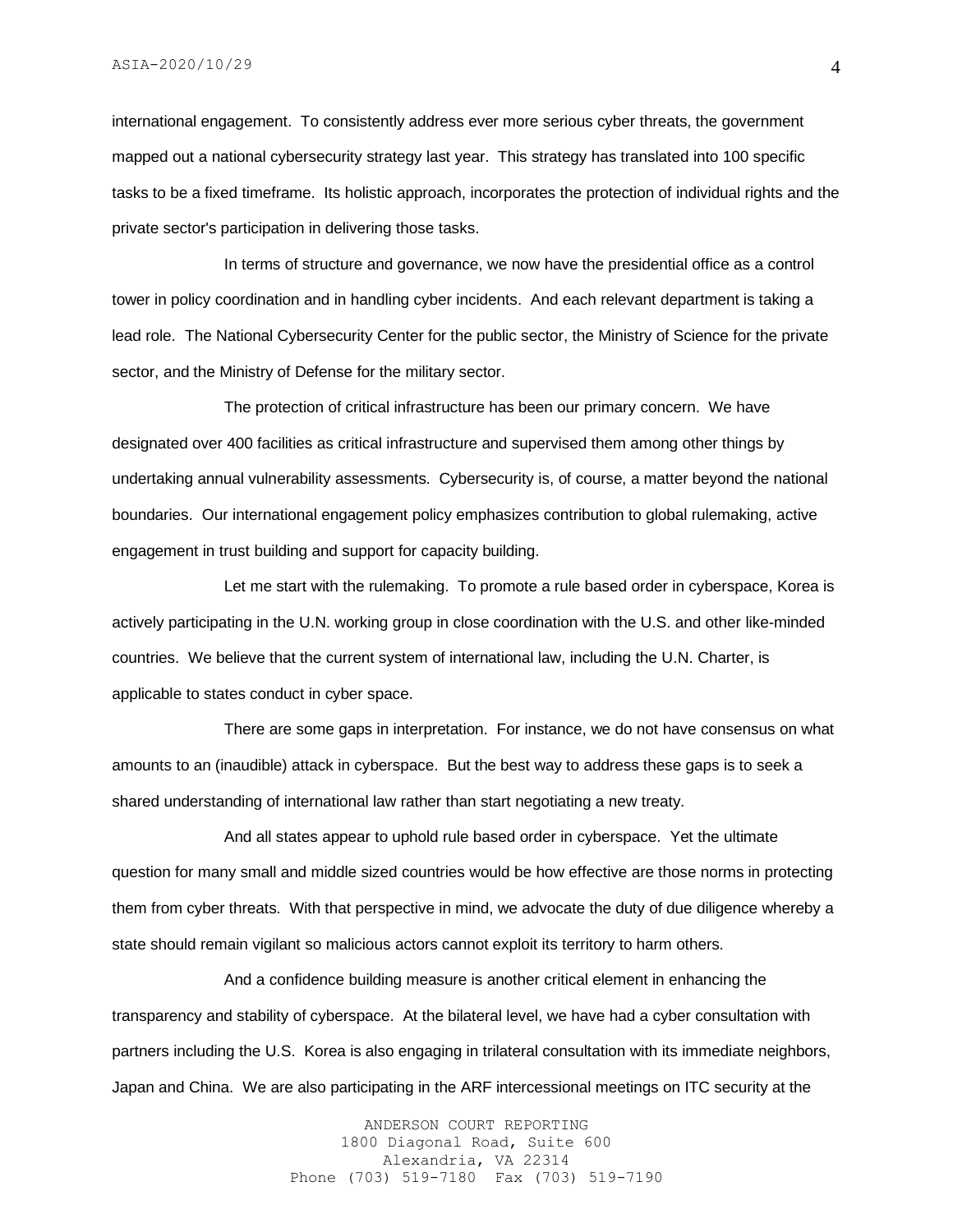regional level.

And one last building block of international cooperation is capacity building for other countries. The COVID-19 pandemic made us realize that no country is safe until all countries are safe. Korea and the U.S., for instance, had a consultation recently to explore any convergence between Korea's New Southern Policy and the U.S.'s Indo-Pacific Strategy in terms of how we can build capacity building over cyber security in this region. With this kind of linking, we can avoid redundancies and enhance the efficacies of our programs.

 South Korea, I believe, has comparative strength in cybercrime investigation and forensics. As such, we have helped Bangladesh and Sri Lanka build a cyber investigation center and are working now with Indonesia on building their cyber forensic capacity.

Between states, I think we have to have multiple layers of cooperation in emergency response, information sharing, diplomacy, defense and law enforcement. But as the line between cybercrime and cyberattack is sometimes being blurred, cooperation among law enforcement agencies is becoming more important in shaping those malicious actors' calculation of cost and benefit.

Up to now, I have discussed the cyber threat landscape and how Korea is responding to the challenge at the domestic and international level together with the like-minded countries. We recognize that norms, CBMs and capacity building measures should develop hand in hand to create a virtuous circle. Again, our priority has to be on their implementation putting all three of them into practice.

We must yet admit that technology is outpacing policy and rulemaking. We have demanding challenges related to coping with emerging technologies. Artificial intelligence and other new technology amplify the dangers of malicious cyber activities. Various forms of cyberattacks coupled with disinformation present another difficulty.

Targets are constantly changing and from banks to cryptocurrencies and now also to medical facilities. And most of all, the COVID-19 pandemic has exposed the vulnerability of our multilateral system while our resources are being redirected and exhausted because of the pandemic. Cyber threats continue to evolve with ever increasing sophistication and audacity.

To address these challenges, resilience in isolation will not be enough. We need to step up bilateral, regional and interregional cooperation not just for strategy discussions but also for practical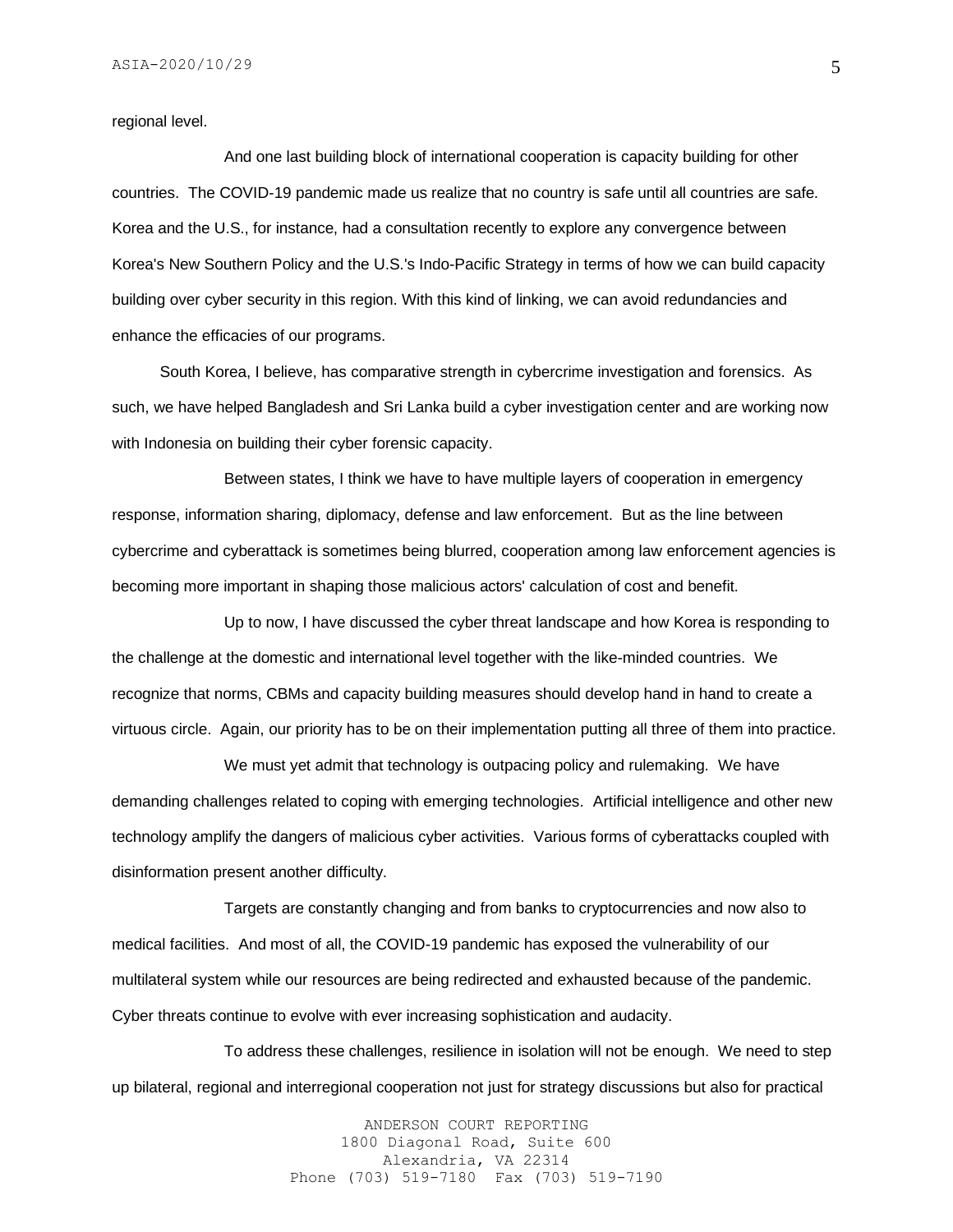measures and implementation.

Another lesson from the pandemic is that public-private partnerships are vital in our fight against the virus. Analogies are often drawn between disease control and cybersecurity. And we do not have a global CDC for cybersecurity now and at the moment, it sounds like a distant future. But in terms of rulemaking, consensus making and international cooperation, the multistakeholder approach is instrumental. And I believe this is the only viable path to achieving affective public hygiene in cyberspace.

In that regard too, I appreciate the Brookings Institution's efforts to raise awareness and bring us together with this webinar. I thank you for your attention.

DR. PAK: Ambassador Bae, that was a fascinating discussion about what South Korea is doing and how you see the landscape of cybersecurity. You know, I wanted to spend the next few minutes to talk about what South Korea has done. And you've made this reference between this very interesting comparison between cybersecurity and global health security about the cyber, CDC for cybersecurity as much as we do for pandemics.

South Korea has shown how digital technologies can be successfully used to track cases to contain and treat the coronavirus. But this has justifiably raised questions about privacy and civil liberties. What are one or two key actions that we need to take to ensure against the abuse of digital technologies and protect individual rights during public health emergencies?

AMBASSADOR BAE: Thank you for your question. Korea experienced the MERS outbreak in 2015 and we learned some lessons at that time. And we enacted the law to allow health authorities to collect and disclose certain data under limited situation to make sure the public's right to know.

 And this time in our fight against COVID-19, Korea has carried out three T's, testing, tracing, and treatment in a commitment to open this transparency and civic participation. We could resort to this previous law but only in accordance with that law and with the same appropriate safeguards. The premise was, of course, that the government did its best to win trust over the full transparency to fulfill the citizens right to know about every aspect of the spreading disease and government action.

Still in doing so, we seek to make an improvement. To address privacy concerns, the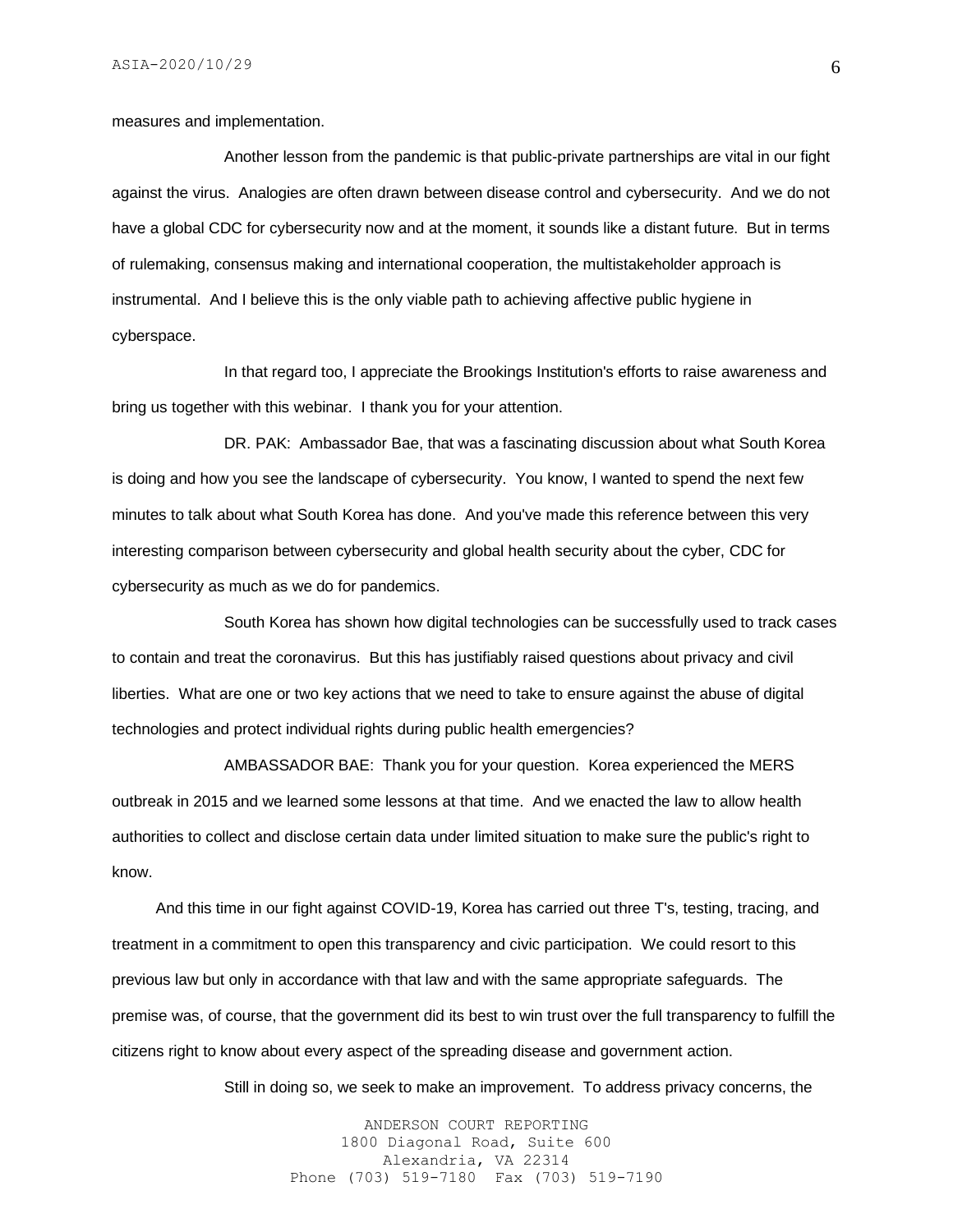Korea Disease Control Agency has established specific guidelines on timeframe and scope of publicly accessible information to ensure the necessity and proportionality of those measures. And also, the Personal Information Protection Commission announced the strengthen of the guideline in September for COVID-19 related personal information. And is making continuous effort to improve and implement these guidelines for protection of privacy.

Likewise, I think it is important to have these safeguards in place under the rule of law and also to have open discussion on how to balance between public safety and privacy from the perspective of democracy and human rights.

DR. PAK: Thank you. I wanted to pivot a little bit. You talked about how policy is going to be constantly outpaced by the technology. And, you know, I wanted to ask about ultimately, it's people who are developing these technologies and it's people who are the first line of defense when it comes to cybersecurity. How do we make sure that we're giving the next generation experts the right training to tackle these quickly evolving cybersecurity challenges?

AMBASSADOR BAE: It's like anybody else, it's our priority to foster manpower for cybersecurity. And this is a long-term project and requires conscious and continuous efforts on the part of both government and private sector. And at the moment, Korea has more than 160 universities and other institutes that have departments of cybersecurity, I think where about 9000 are enrolled. And we are supporting these programs, for instance, by designating some of them as a specialized institute of cybersecurity. And also, by encouraging to study the so-called convergence issues like smart cities, smart factories and other IOT enabled projects.

We are also working on the program of the next generation's security leaders to find and foster talented young people in this field, even in high school. And for cybersecurity, I think the next generation might be too late. We need to mainstream this issue with lifelong education and training. And Korea, for instance, designates every July as the month of cybersecurity and holds various events to raise public awareness of cybersecurity. And I believe this is ultimately an issue of investment for the future. Thank you.

DR. PAK: Ambassador Bae, thank you so much for sharing your insight and your experience. This is a great way to kick off our event. Ambassador, thank you for joining us. I know it's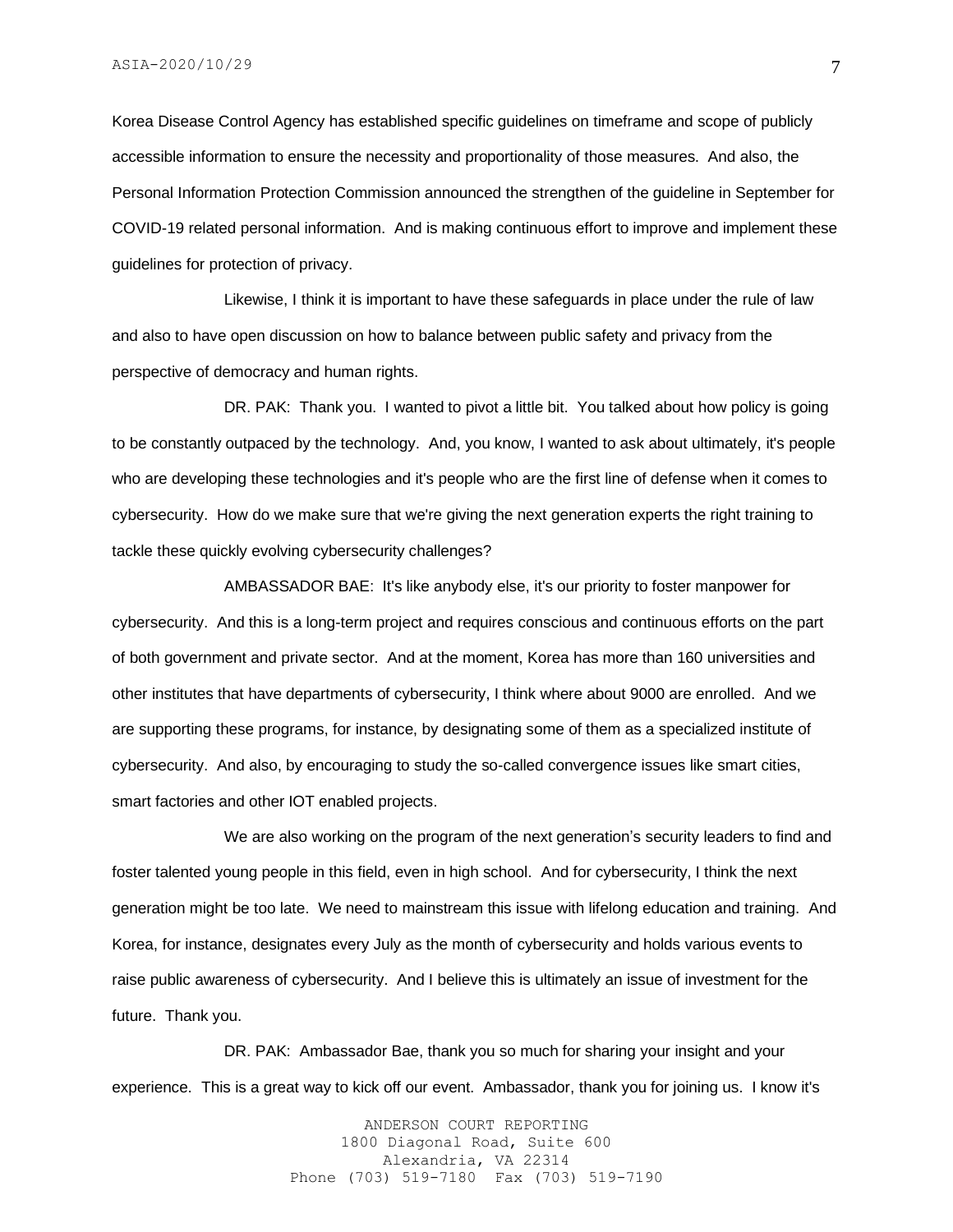very late in Korea where you are. Thank you.

AMBASSADOR BAE: Thank you.

DR. PAK: Without further ado, we'll jump right into our panel discussion. As Ambassador Bae noted, Asia countries' success with tackling the public health crisis has shown how Asia Pacific is at the forefront of digital technology development. And its population is highly connected and digitally savvy.

Yet as the pandemic has shown our dependence on the internet, it has also exposed our vulnerabilities. Moreover, the quickly evolving cyber landscape has been made more fraught by an increase in cyber-criminal activity as the pandemic has expanded the attack surface and the growing importance of cyber capabilities as instruments of national power and stake craft.

To cover how the region is navigating these issues, I'm very pleased to be joined a panel of distinguished experts. We have Thomas Uren, senior analyst at the International Cyber Policy Centre, Australian Strategic Policy Institute. I think it's around a little past midnight there, Thomas. Elina Noor, director of the Political Security Affairs at the Asia Society Policy Institute here in Washington, D.C. And Mihoko Matsubara, the chief cybersecurity strategist at NTT Corporation. Thank you to all of you for joining us. I know it's very late in Australia and very late in Japan so I'm deeply appreciative of your time.

Tom, I want to turn to you first. Can you talk to us about what are the drivers of malicious cyber activities in the region? What specific actions is Canberra taking to counter them? And can you offer three or four key takeaways from Australia's experience?

MR. UREN: Yes. So, thanks very much for having me. It's a pleasure to be here and it's late but I'm excited to be talking about cybersecurity as usual. And so, your first question, what are the drivers, it works or at least people think it works. So, you know, in the Indo-Pacific, the countries I think of that have engaged in a lot of cyber activity are North Korea, the People's Republic of China and I'm going to stick Russia in there because of Vladivostok just so I've got a bit more to talk about and also the U.S.

So, North Korea, the ambassador spoke about raising -- money being stolen. And so, this is one of North Korea's strategic goals. They want to get power currency, they're using cyber operations to steal money. So, both real money from banks but also money from cryptocurrency exchanges and South Korea has definitely been a big target. So, you know, it's one of their strategic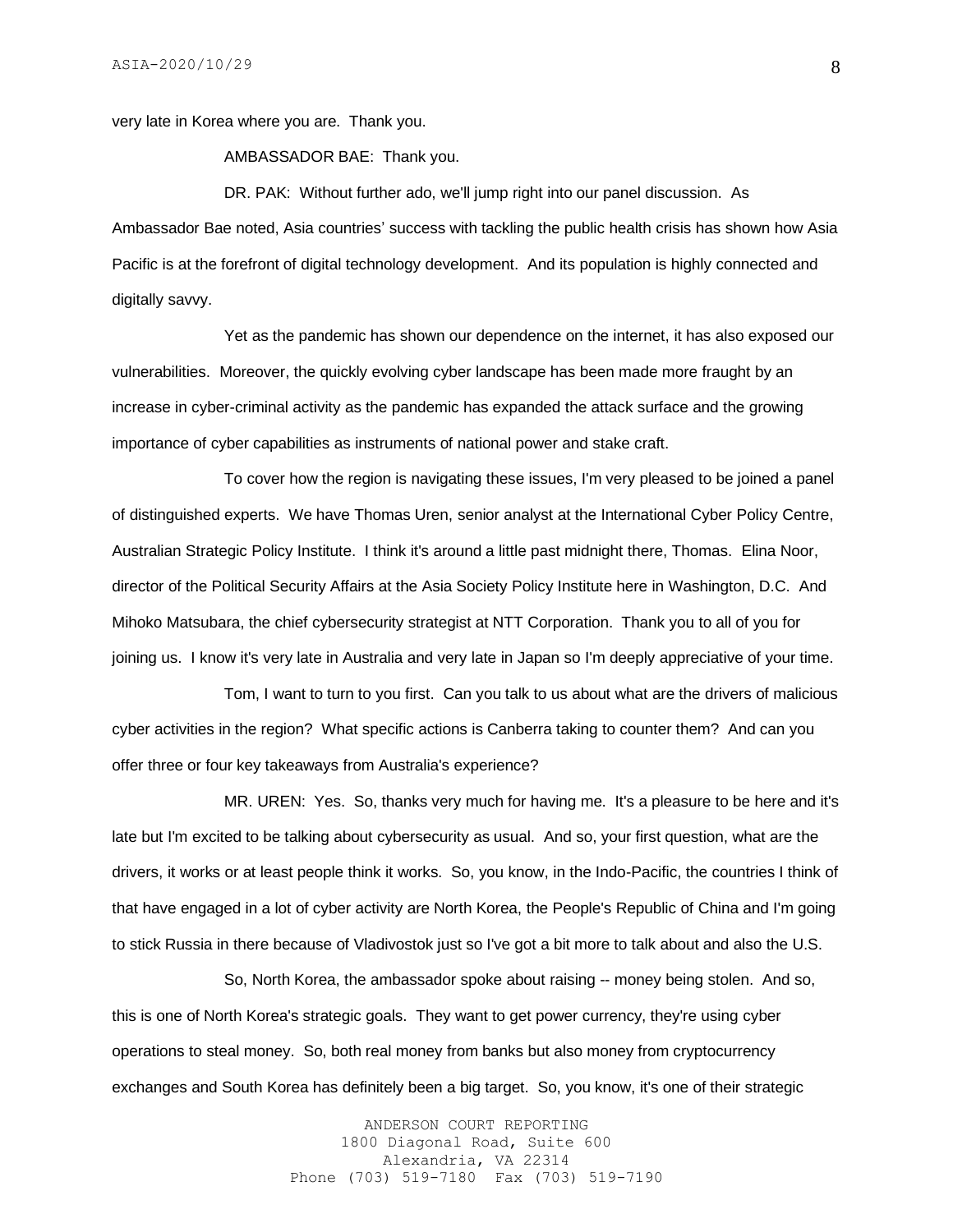goals.

The PRC, one example is their goal to promote their own manufacturing industries and advance manufacturing the Made in China 2025 initiative. And cyber espionage has been used to steal a lot of intellectual property. So, that's not the only way that they do it but it's part of their initiative. So, it's contributing directly to their strategic goals.

Russia similarly it's used a lot of cyber operations that it thinks are helping it out. So, for example, part of the state operations has been a state doping program for their athletes. And they've used a lot of cyber operations to not justify it but to when that doping program was discovered to try an undermine what other countries had done sort of to make everyone else look bad. I mean, famously they disrupted the U.S. election last time, 2016, and no doubt they're trying again. So, they're using cyber operations for their strategic goals.

I mentioned the U.S. They've behaved quite differently in that they're relatively transparent about what they're trying to do and they're trying to demonstrate that you can use cyber operations in a responsible way. So, they're a bit different from the other three actors I've spoken about. So, it works.

So, what has the Australian government done about it? I think it's important to note that this is taking place in a context of quite a lot foreign interference in Australia. So, the Department of Home Affairs talks about democratic institutions, education research institutions, media and communications, disparate communities and critical infrastructure. So, that's, you know, almost everything. And cyber operations are one way that other countries can try and gain some advantage.

So, Australia has taken other actions against foreign interference. The cybersecurity parts, we've had a cybersecurity strategy since 2016. So, that's four years now. At the time, there was a special advisor to the PM and one of the important things was a cyber ambassador. And the cyber ambassador went around, particularly Southeast Asia and promoted responsible behavior. We've been relatively transparent in the region. Not as transparent as the U.S. but more so than many other countries about what that might mean.

So, you know, following the rule of law, proportional, you know, necessity, try and limit collateral damage, those kinds of things. And also, and education programs in the region around the U.N.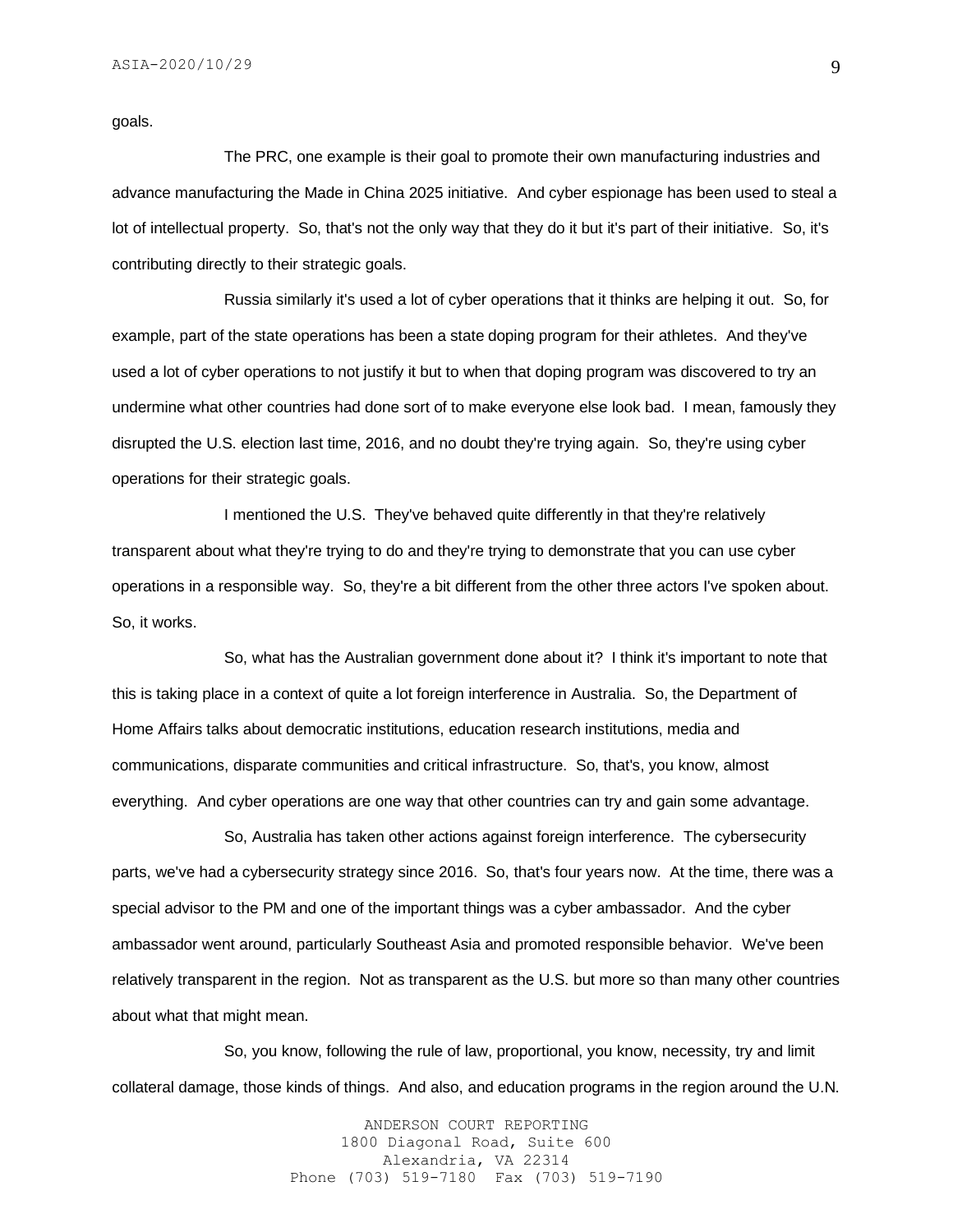Group of Governmental Experts' norms.

There are many other things that are in the strategy that you would kind of expect to be in a government strategy. I'll just pull out a few things that may be somewhat different to Australia. In 2017, the government announced the Australian Signals Directorate, the Australian equivalent of the National Security Agency would use offensive cyber capabilities against offshore cyber criminals.

So, I think this is somewhat unusual in that most countries maybe they do it but they don't publicly announce that they do it. And it's almost somewhat at odds against the international law legal use of force in that if it's a law enforcement issue, it really should be up to individual states. But Australia has tried to -- that's actually in legislation that it's got that role.

 And I think what the government was trying to do was deter cyber criminals by saying we've got a national authority that will come after you. That's been reiterated during COVID-19 and in the 2020 update, the government announced a whole lot of extra money for the police, the Australian Federal Police to basically enable them to understand criminal targets and be able to do something about them. So, the police don't have a hands-on role but they'll do the sort of background investigative work to find out who and where to attack. And when I say offensive cyber, I mean to disrupt essentially.

One other unusual thing is that the prime minister gave a press conference in June this year where he announced that Australia was being targeted by a sophisticated state-based actor. So, I'm not really aware that other country leaders have stood up and essentially the press conference was just to say yes, we're being targeted. So, I think that was really two things. It was to try and deter the actor which was China although he didn't say so. And the other thing was to try and raise the priority of cybersecurity within Australia.

One of the other trends is that we've moved from a posture of never saying who was responsible ever and very carefully avoiding ever saying who was responsible. To now, we have done four times joint attributions with the U.S. and the U.K. and a number of other countries. So, Russia twice, the North Koreans once and China once.

 But we've also seemed to have moved to a posture of what I call unofficial official attribution. So, when the prime minister stood up and said it's a sophisticated state-based actor, there's not too many of them, but I'm not going to say who. In newspapers the same day, there were many officials on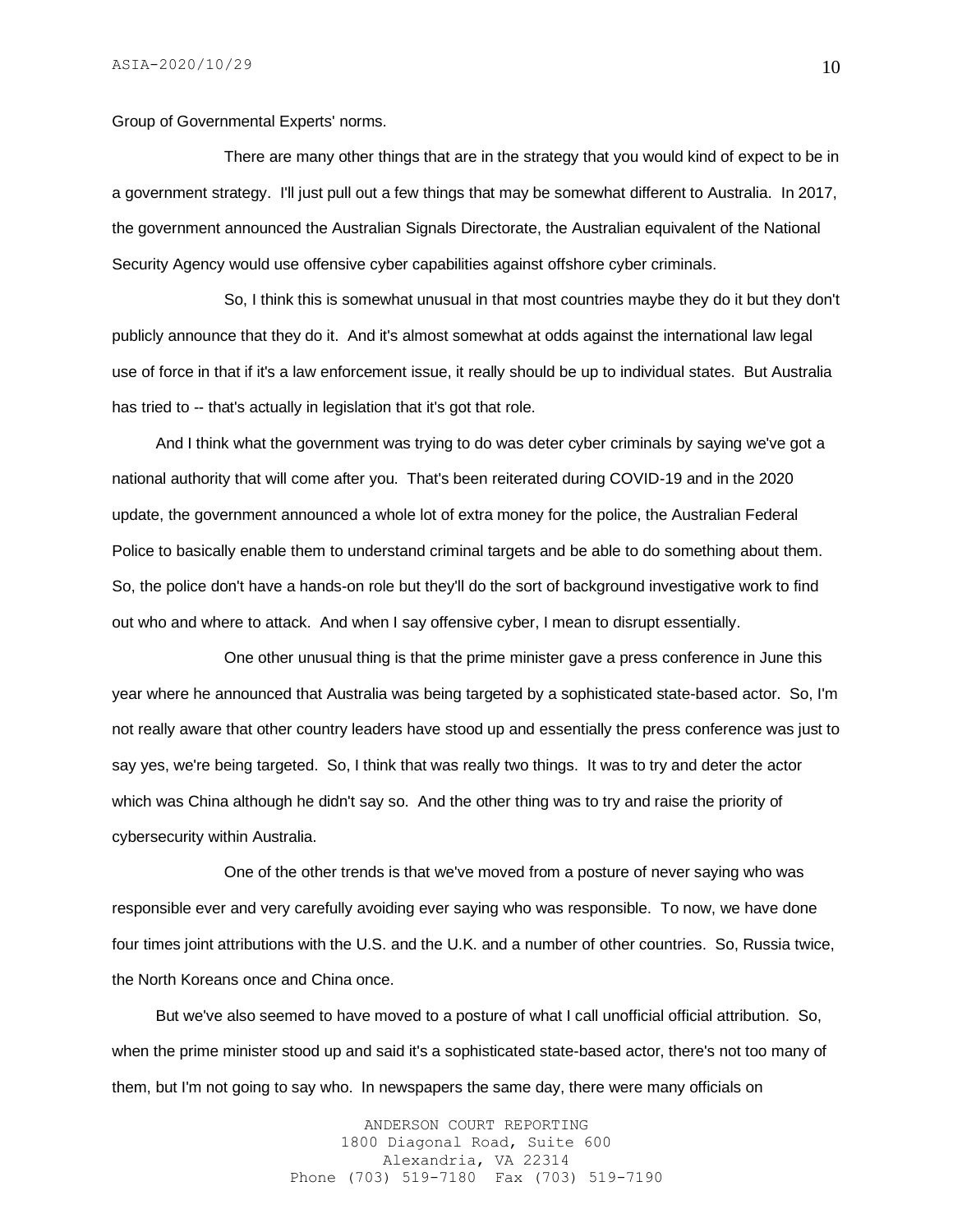background saying that yes, it's China. So, we've moved from a posture of never saying who was it was ever in any form to now having quite a lot of backgrounding of journalists.

So finally, takeaways. Disruption, I think, works. U.S. Cyber Command has what they call forward defense or there's a different term which escapes me. But the fact that the Australian government is dedicating quite a large percentage of the current strategy to funding there makes me think that it works and it's been worth investing in.

It's not clear to me that attribution has actually deterred anyone. In the U.S., I see the Department of Justice continuing to issue indictments which are one way of publicly naming culprits. And that they're continuing seems to me to indicate that they're not actually having much difference.

One thing the field is evolving the cyber affairs ambassador is now cyber affairs and critical technology. And I think that sort of evolution of technology is becoming more and more important. And certainly, I think of cyber in a very expansive way. It affects many aspects of technology.

And the last takeaway which I haven't really talked about. A 2016 strategy was driven by a prime minister who really cared about cybersecurity. He got deposed and after that, we lost a minister responsible for cybersecurity. So, that role got wrapped up into our minister of home affairs.

 And I think having someone who has sole responsibility for the topic is really important because it cuts across so many issues that if you're not trying to pull them altogether, they just get left alone. And I think Australia's strategy drifted for a couple of years. Those are my takeaways.

DR. PAK: Tom, thanks. Can I just ask a quick follow up and you talked about in 2017 and 2020 how the ASD and the prime minister respectively made these statements, right? And that was mostly designed to deter adversaries from doing these attacks. Has that been successful, this naming and shaming or sort of naming and shaming and making those public statements as a way to deter and how would measure that success do you think?

MR. UREN: I think that measurement has been really poorly done in Australia. And so, those particular announcements were designed, I believe, to deter criminals and I just don't think that criminals pay that much attention to what the Australian government says. I think personally they would have been a lot better off just doing it and not telling anyone and the deterrents would come from the fact that criminals talk. They would eventually say hey, something weird is going on whenever we're targeting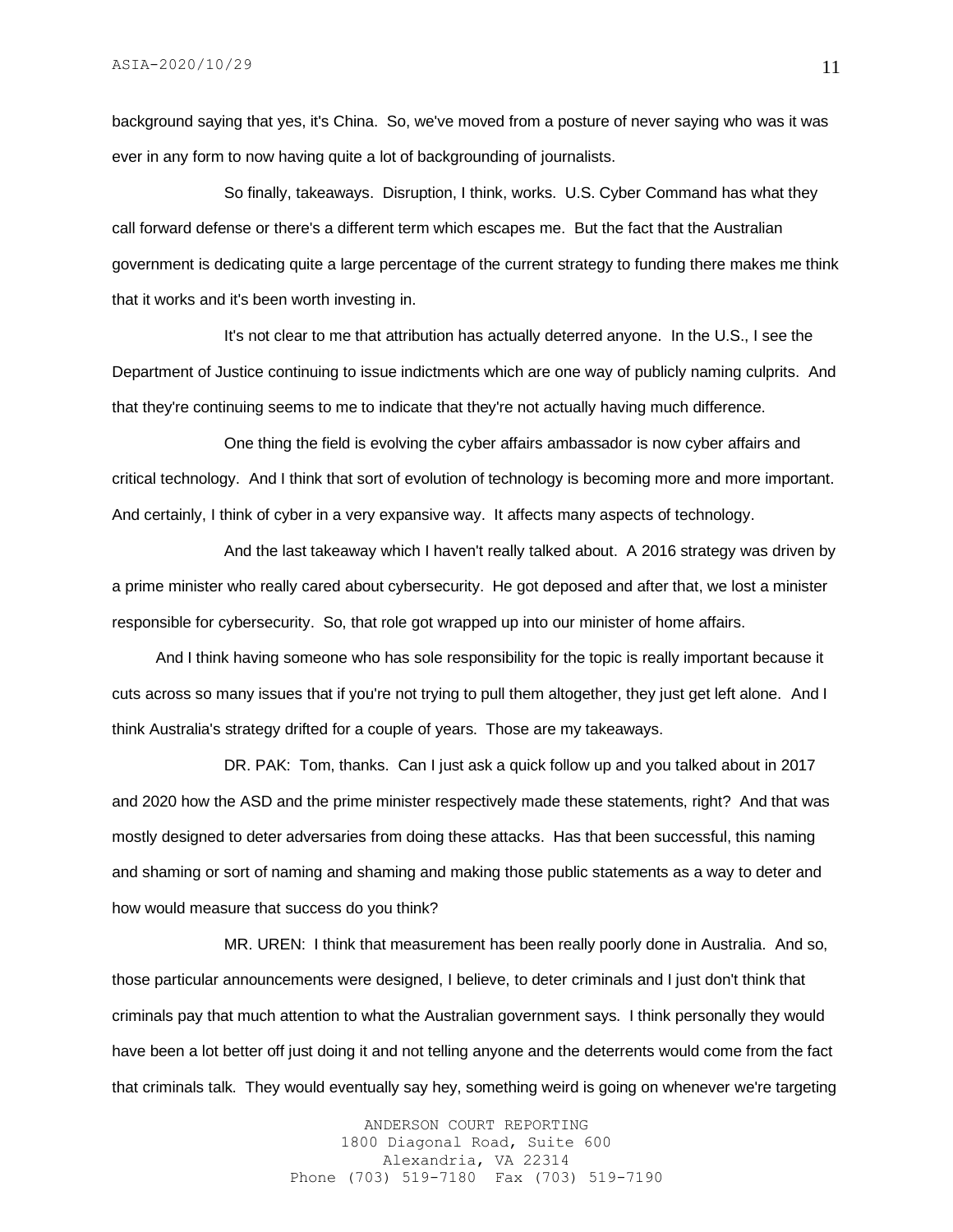Australian people, you know, we just seem to have bad luck, that's weird. Let's go, we'll have better luck elsewhere.

 And making us a hard target through operations and actions would have been better than just, well not just talking about it, I just don't think that talking about it helped that much. And I also think it encourages other countries to say well we've got people we consider "criminals" in your country so, you know, it's okay for us to attack them. And I think that's just a bad precedent.

DR. PAK: Thank you. I want to turn next to Elina. You know, the Ambassador Bae from South Korea has mentioned, has talked about these layers, these multiple layers of protection. And you've written several articles about the importance of ASEAN cooperation on cyber issues as one layer of protection. Can you talk about what specific actions the region is taking to build this cooperative infrastructure on cyber issues? What's their relative success and are there three or four key lessons that we can derive from ASEAN's experience?

MS. NOOR: Sure, thank you. I'm going to try to pack as much as I can in the few minutes that I have. Let me do that by offering four brief responses to your questions and then incorporate these takeaways from ASEAN's journey in the cyber realm so far.

The first has to do with taking a step back. ASEAN often gets a lot of short shrift for its painfully glacial pace of movement and that's warranted, that criticism is warranted sometimes. But it's also, in this case, important to step back and consider just how much ASEAN member states have collectively and cooperatively achieved vis a vie cyber issues over the past decade, especially given the diversity of the region.

ASEAN was the first region in the developing world to adopt a harmonized, legal framework for ecommerce. The drive for regional integration and desire to leverage cyber space for economic growth in particular have over the years produced a number of master plans and plans of action. Frameworks related to ICT's, digital connectivity and of late smart cities network, ecommerce, digital integration, personal data protection, so on and so forth.

If you think about the differences in governance systems, technological skill, languages as well as competing domestic priorities set against resource constraints in 10 different countries it's pretty remarkable for this grouping to come so far in such a short time. And I think it's important to keep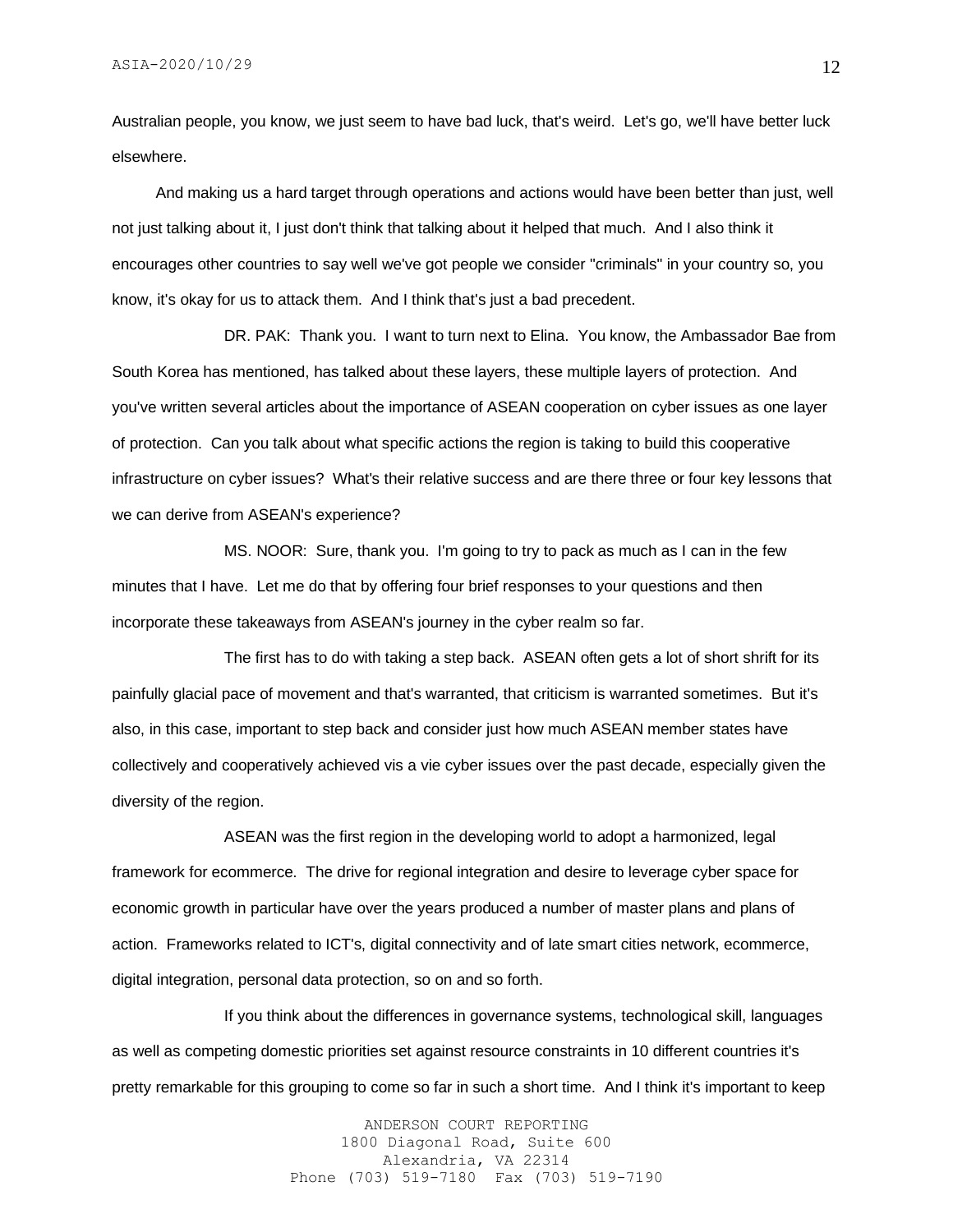that in mind.

Second point has to do with technical capacity. In order to secure this digital drive within the region, all 10 ASEAN member states have now established a computer emergency response team. Of course, the level of technical capacity and resources varies among the countries. But the fact is that all 10 states have conducted incident drills together, some for over a decade.

The most recent iteration of the ASEAN CERT Drill was held earlier this month with an exercise to respond to malicious opportunistic campaigns on the back of COVID-19, so very timely and relevant. Eight of the 10 ASEAN member states are members of the Asia-Pacific CERT. And within ASEAN member states and among themselves, public-private sector incident drills are regularly held.

My third point has to do with policy capacity. In 2018, led by Singapore as the ASEAN chair that year, ASEAN member states agreed in principle to the 11 norms of responsible state behavior that Ambassador Bae mentioned. That was laid out in the 2015 U.N. Group of Governmental Expert's consensus report. ASEAN was the first regional body to do so.

 This was a huge step, given that only three of the 10 ASEAN member states have only ever participated in the UNGGE since its inception. And that many member states, indeed many states all over the world are still struggling with even the idea of normative behavior let alone the application of international law and cyberspace.

Beginning this year, ASEAN will work together with the United Nations to develop a norms implementation checklist. So, that member states can keep track of their implementation of these 11 norms as a demonstration of commitment to stability and cooperation in cyberspace.

Now reality check is my fourth point. There are still many, many gaps of course at the technical, policy, operational and legal levels. The region is a hotspot for cybercrime given the steady rise in digital economic activity there warranting greater attention to basic cyber hygiene at all levels from the individual user to organizations and the governments.

There are also cross border coordination and harmonization details to work through as connectivity projects involving critical information infrastructure mushroom around the region. One example that I'm thinking of is the ASEAN power grid.

Additionally, as the discussion rages on in international forums on how exactly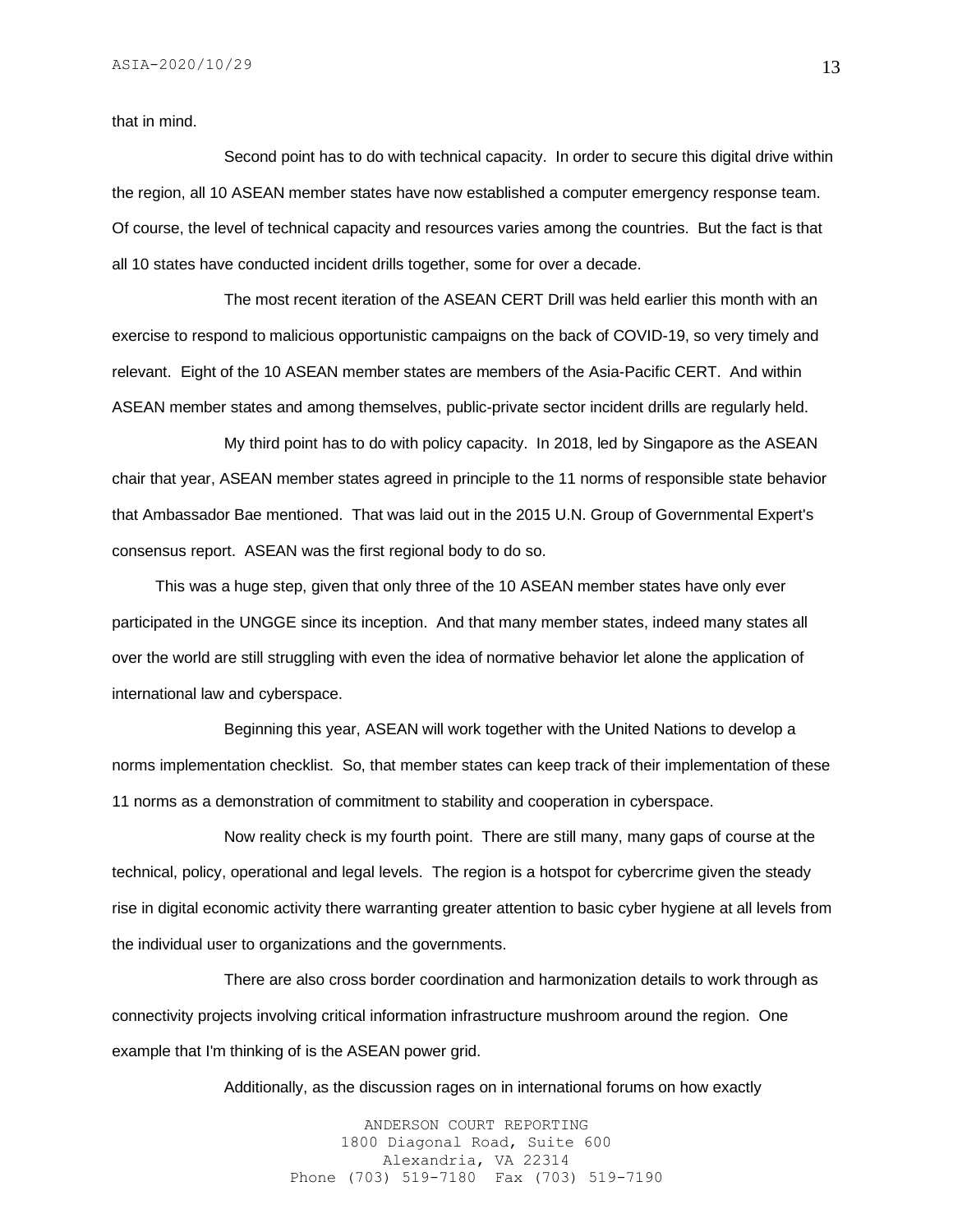international law will apply in specific situations in cyberspace, ASEAN member states do well to seriously consider these issues individually as states and collectively as a regional group. Taking into account the countries different legal traditions, historical context and future interests in this vast evolving space. Including AI, the internet of everything and everybody.

Fifth and final point is cooperation. Cooperation with dialogue partners outside of the ASEAN region. With the cooperation of regional partners such as Australia, Japan, the United States and, of course, the Republic of Korea, these gaps that I mentioned will slowly be plugged.

South Korea's reputation is one of the worlds most connected nations, as Ambassador Bae mentioned. With a closely integrated digital economy is something that ASEAN member states aspires to. And the country's South Korea New Southern Policy should naturally pave the way for numerous opportunities for Southeast Asian countries to learn from its northern neighbor and for both parties to exchange experiences with each other.

So, in short, let me summarize it all with three words. The ASEAN cyber experience so far has been one, developmental pragmatism, two, incrementalism and three, cooperation.

DR. PAK: Thanks, Elina. Could you elaborate, if you can. You know, Ambassador Bae mentioned capacity building, right. ASEAN is this, you know, covers a huge part of the world, 10 different countries and their cybersecurity practices and capacities and technologies are very different, right. Can you just say a couple of words about what, you know, Singapore for example or other, you know, more technologically advanced countries are doing to boost the capacities of other countries that don't have that capacity on cybersecurity?

MS. NOOR: Yeah. Singapore as you already pointed out has really taken the lead in the region to boost capacity building. Together with the United Nations and other ASEAN dialogue partners, they've set up a number of capacity building programs and training. And similar to that, training has consisted of partners outside of the Asia-Pacific region as well.

So, for example, I and some colleagues from Africa have been involved in exchanging best practices with ASEAN officials in helping to understand what norms mean in effect and in practice in Southeast Asia. And I'd just like to point out that actually a lot of Southeast Asian countries don't recognize this but the 11 norms are already partly in practice. You just don't think of them in the norm's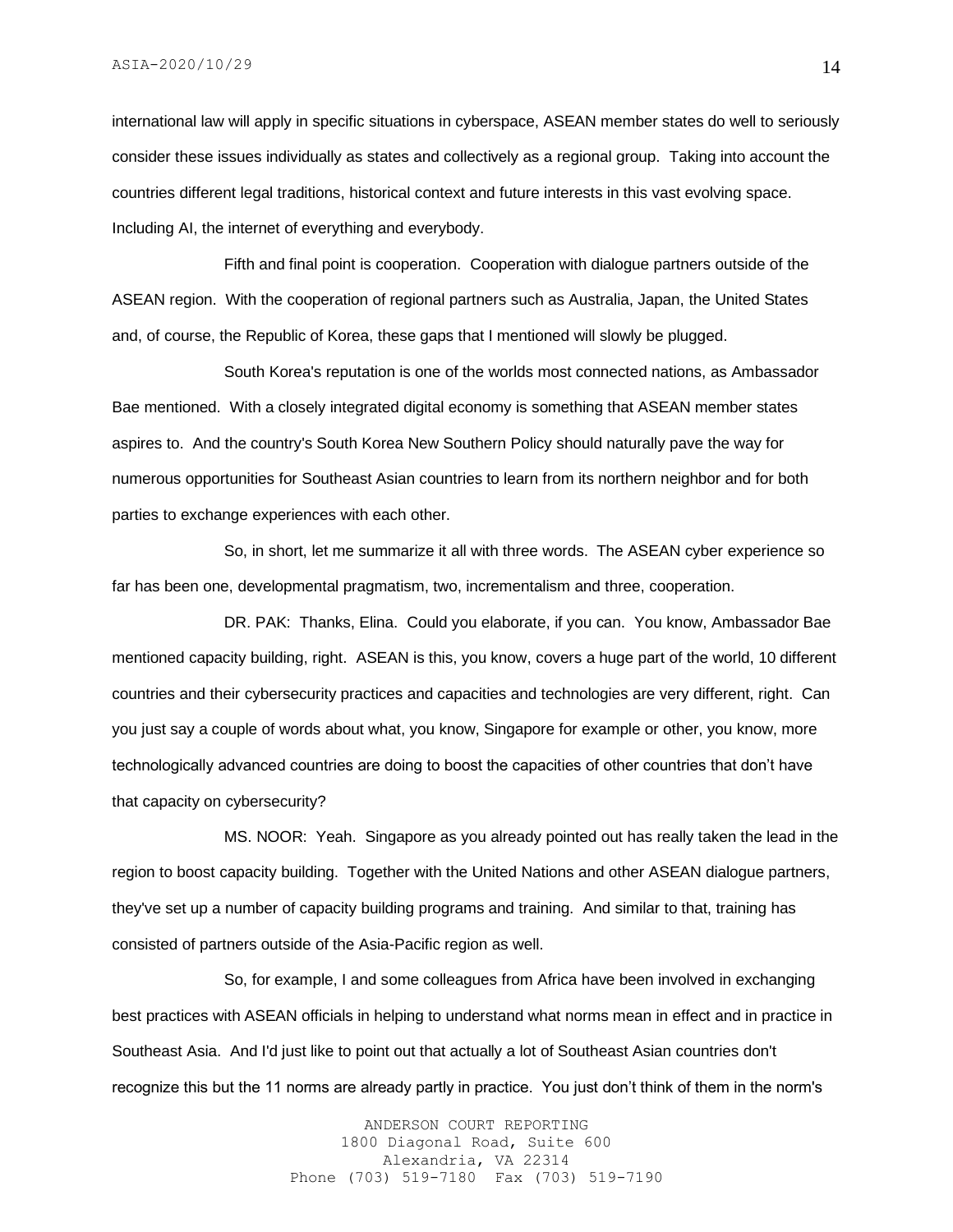framework terms.

And so, Singapore has pledged a lot of money for this. They've actually boosted the funding for Cyber Capacity Centre of Excellence. And I think together with these partners that I mentioned, will only continue to work more and more to increase capacity building at all levels, technical, policy, legal, operational, for the region.

DR. PAK: Thank you, Elina Noor. I wanted to finally turn to Mihoko Matsubara to look at some of the private public partnerships. Can you provide one or two specific examples of successful government industry collaboration, including some of the challenges and obstacles and constraints and some key lessons that the U.S. and the region can draw from those examples?

MS. MATSUBARA: Sure, thank you. Because Elina already gave us an example of the importance of our capacity building. So, it's a great segue to talk about Japanese industry-driven publicprivate partnership to build cybersecurity professionals capacity building.

So, this is a global challenge not only in the United States, Australia, Malaysia or Japan and this is a global issue that we face acute shortage of cybersecurity professionals. Because we are seeing an increasing amount of cyberattacks and more sophisticated cyberattacks. And according to  $(ISC)^2$  Cybersecurity Workforce Study in 2019, the world was in short of more than 4 million cybersecurity professionals. And even in the U.S. alone, it was like almost 500,000 cybersecurity professionals was in short.

So, we have a huge gap to fill. And it is even more serious in Japan because Japan is preparing for hosting the Tokyo 2020 summer Olympic games although that now we have to postpone this event till next summer due to this pandemic.

So, back in 2015, major Japanese critical infrastructure companies, namely NTT, (inaudible) corporation and Hitachi decided to launch the Closed Sector Forum to hire or retain trained and educated cybersecurity professionals in collaboration with in the government and academia.

But to do that, the first task they need to tackle with was to find a global common language to communicate with each other. Because these members, the country the forum has 43 members as of today and they are from totally different critical infrastructures like manufacturers, transportation, media or chemical. So, they obviously have totally different business practices, totally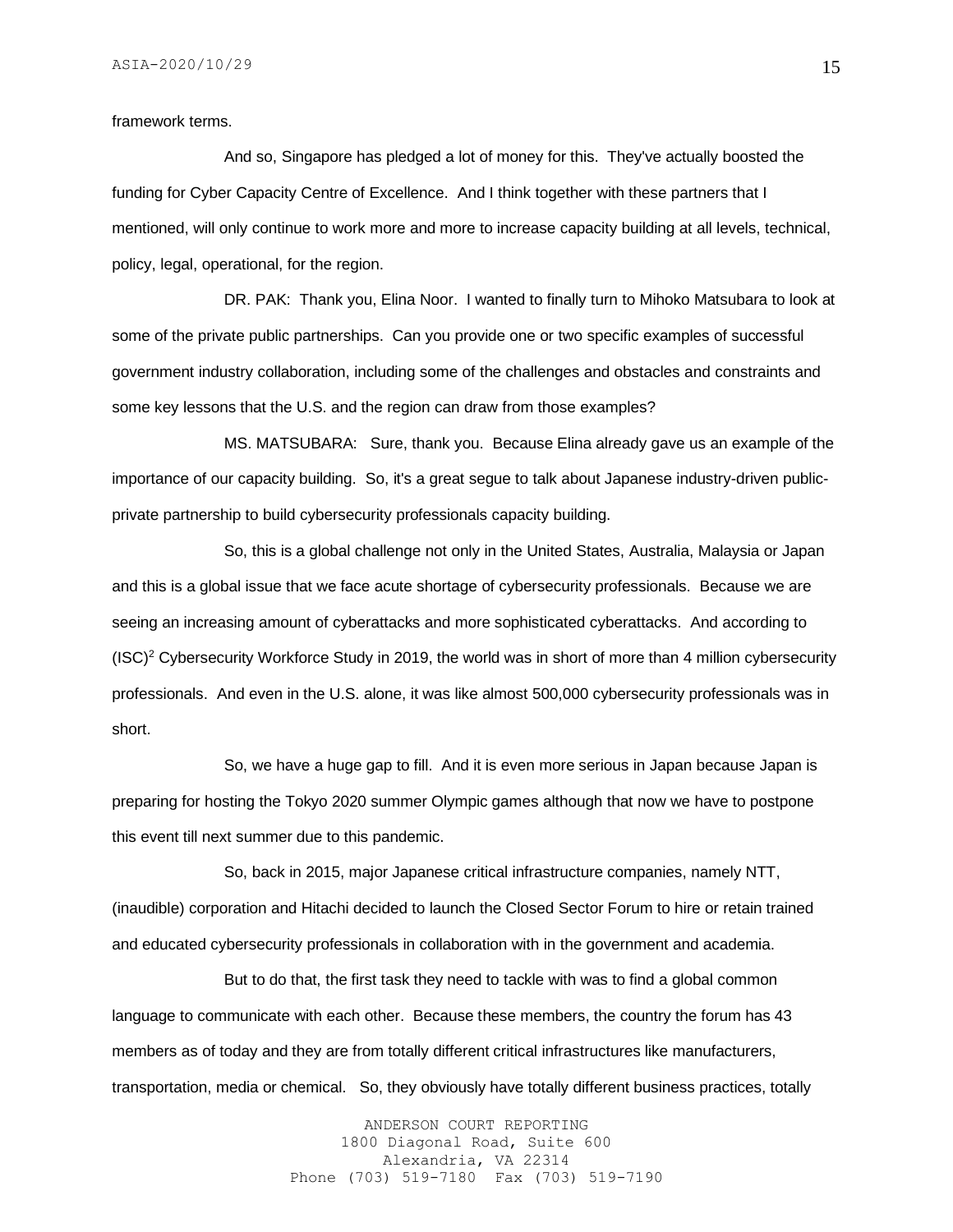different expectation for cybersecurity.

So, they need to find, okay so what is cybersecurity professional means because it can be anything. Even though it's a very simple term to say cybersecurity professionals, can talk about cybersecurity policy analysists at ASPI or Brookings or if you talk about cybersecurity network analyst at NTT. We are totally different professions.

So, that's why they said okay, we really need to have a common ground but we need to go to a global standard rather than the Japanese domestic one. Because first, all of the forum members have a global business presence and also the 25% of the forum members the Tokyo 2020 partners.

 So, they sort of it's better to have a global common language to communicate with and also define what kind of cybersecurity missions they need to pursue and what kind of expectations for each type of cybersecurity appropriate needs to have and what kind of skill set they need to have and what kind of level of (inaudible) they should have. It's better that because they can bring back their findings on discussions on best practices back to the subsidiaries not only in Japan but also outside Japan.

So, they ultimately decided to choose the NIST Cybersecurity Framework, National Institute of Standards and Technology in the United States. Why? Because the NIST Cybersecurity Framework is not only for the United States but it's a global standard. And B, the Japanese government already provided the Japanese translation of this document. And some of the forum members already talking to the team were already familiar with the contents of the NIST Cybersecurity Framework.

 So, they decided to go to the NIST Cybersecurity Framework to define, okay so what kind of cybersecurity mission is Japanese critical infrastructure companies need to fulfill and what kind of cybersecurity skill sets are needed to fulfill each type of profession and what kind of level of deepness of understanding.

For example, if you are CISO like chief information security officer, you are expected to know about some level of understanding on the legal issues not only in Japan but also in the United States, for instance. But if you are, for instance, like database maintenance guy or engineer, you should know some level of understanding on legal issues but not that as deep as the CISO should know about legal issues.

So, the forum decided to map out the different types of appropriations and the skill sets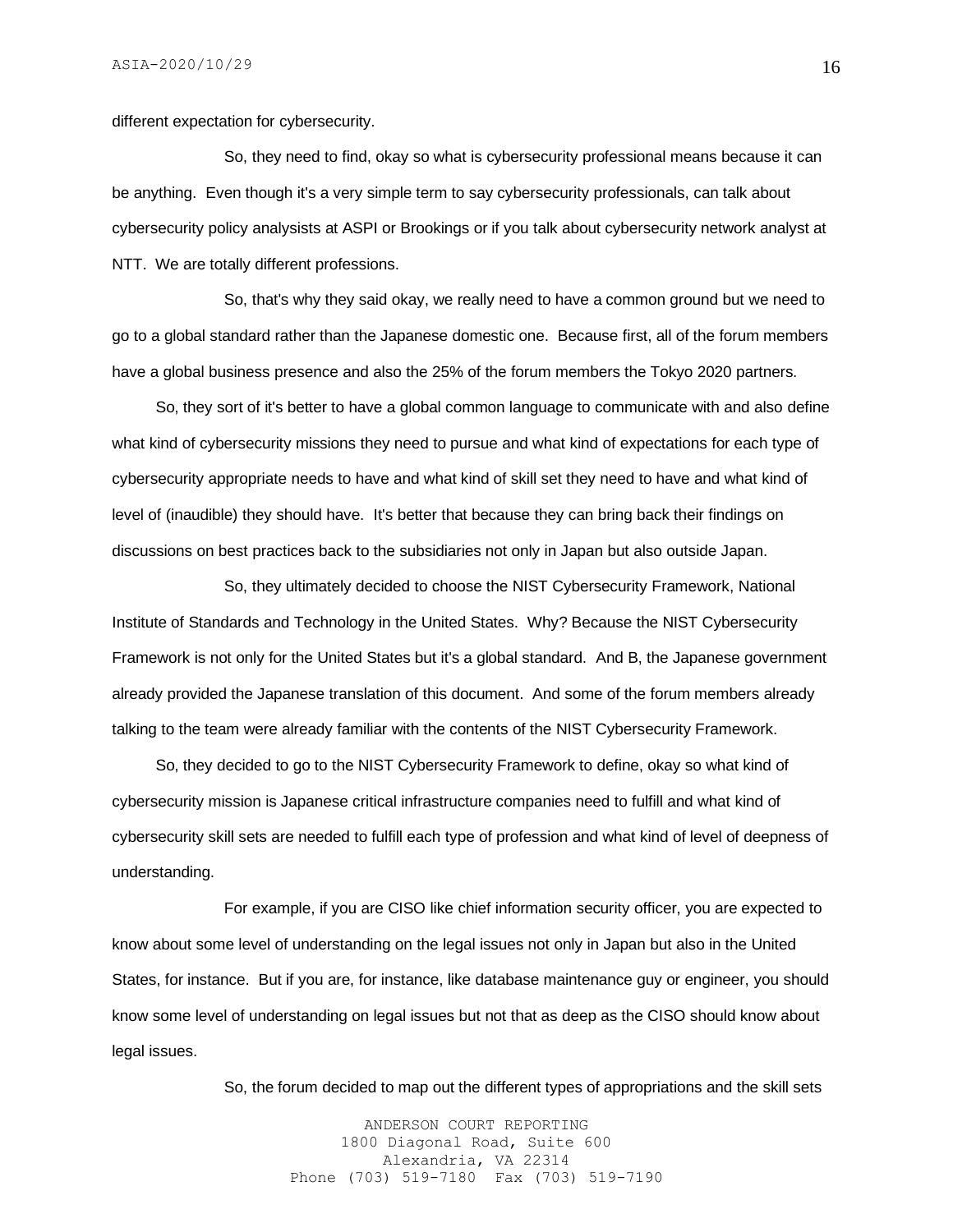on the deepness of understanding. And also, mapped out the calendar to this type of cybersecurity profession needs to do this kind of task between this month and this month. Although you cannot expect when cyberattack will really happen but you have some routine tasks to do like budgeting or auditing.

And some of the forum members started to sponsor cybersecurity courses at different Japanese universities. And also, they started to send their employees to those universities to share their hands on first hand experiences to how to tackle with cyber-attacks with university and graduate students.

These types of efforts of the forum members started to (inaudible) the indication from the Japanese government strategy committee meetings from different ministries and agencies to make sure to incorporate industry voices into policymaking on how to develop cybersecurity deterrents. And back in 2018, actually the Japanese national level of strategy and policy started to defer to the cross-sector forum name and also publications to how to develop cybersecurity professionals.

But these kinds of efforts have not been done without any bump. And, of course, it was all sorts of trials and errors. Because possible it's very old cliché but Ambassador Bae also mentioned the importance on trust, on confidence building. Because if you don't have trust with other members on the forum, you really don't want to talk about your own internal programs like breeches and what kind of cybersecurity you're dealing or what kind of cyber defense that you are implementing.

So, it took several months for the forum members to really feel comfortable to talk about their internal issues with other members. And also, they started to talk about not only how to develop cybersecurity professionals but also, they started to talk about how to deal with cyberattacks and cyber threats.

And so, to summarize and also to share some best practices and lessons learned from this cross-sector forum with other countries, United States and Australia and Malaysia and other countries. I think that there are at least five actions to take to have a successful public-private partnership or a public-private academic partnership.

So, first action you should take is to find a common language to make sure that you have that affective and efficient communication with other members. Because maybe your members have a different background, different expectations for cybersecurity.

And second, you should make sure to meet up on a regular basis. You should have a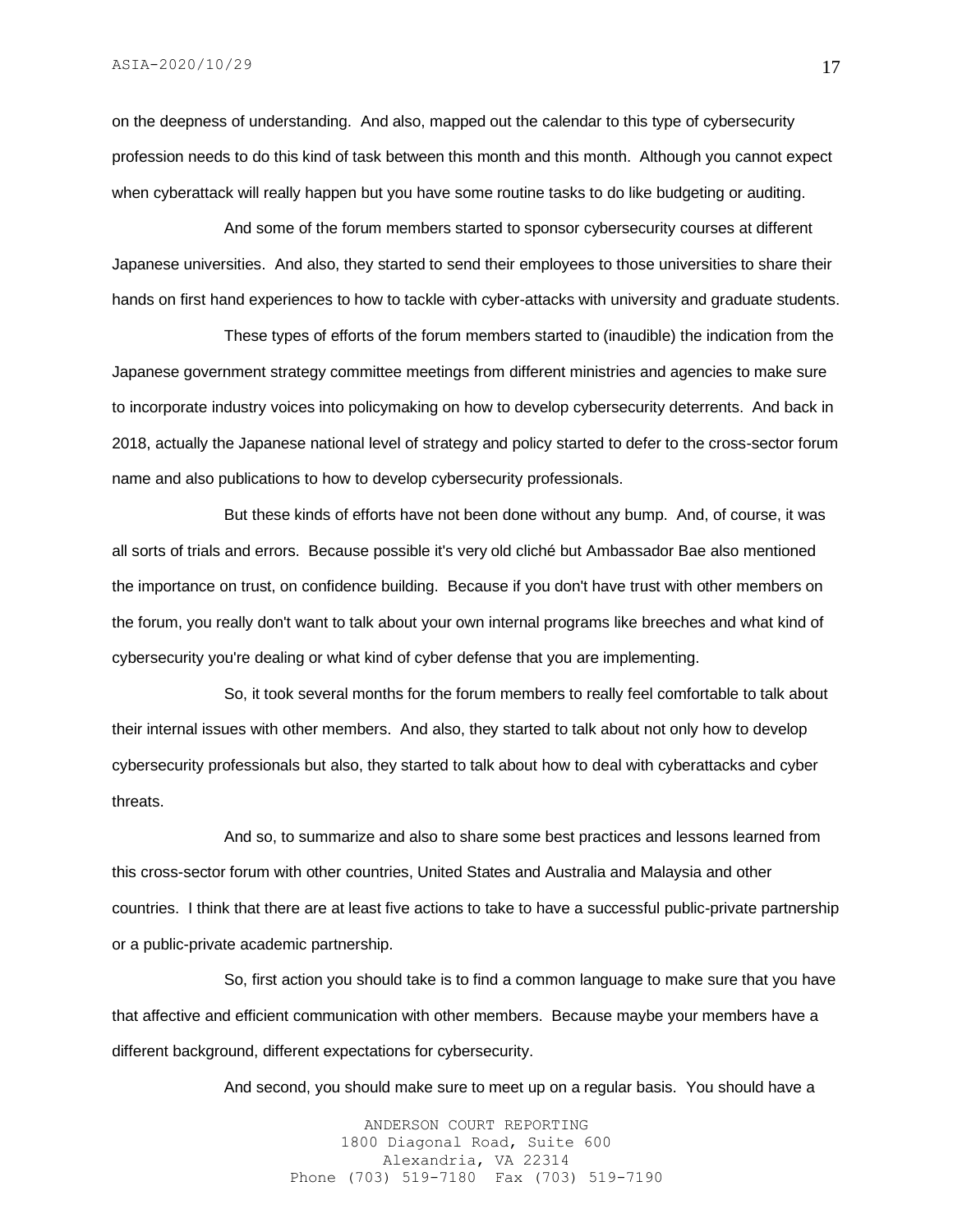routine. Otherwise because everybody on that kind of forum or framework is really busy with their day to day work because there are always bad guys out there and you have to deal with tons of cyberattacks. So, you have to really have regular meetings.

And the third task you should have is to make sure that you identify and prioritize at least only a couple of important topics that everybody would agree to talk about. Everybody is interested in talking about. Otherwise, there would be no value to bring it back to the members' employers. Because unless the senior leadership in each of the senior leadership on their company, they will not support you to go to the forum meetings and using their business hours to talking to your competitors. So, make sure you have something valuable to bring back to your organization. But it takes time because you need to take time to make sure that you have a trust.

The fourth action you should take is find a couple key people who are well respected in your own local community. Everybody will say that yes, you really should listen to this person. She's great or he's great to listen to. Otherwise, it is very difficult because different people have different opinions and different priorities. So, if the key people say that yes, I'll make sure to make my time available for you, to make sure to coordinate everybody's different concerns and priorities and interests. So, that we should make sure to prioritize our tasks to tackle with cyberattacks or capacity building.

And last but not least is to make sure to build a culture that a free ride is not acceptable. Because everybody wants to take advantage of this kind of public-private partnership or information sharing. Everybody would agree that yes, information sharing is important but usually people just want to just take it out, not give it back to the community. So, make sure that you have to bring it back to your own community or your own forum or in the public-private partnership and everybody will speak up about their own experiences.

However, I'd like to also mention about our original discussion on the COVID-19 pandemic impact of our daily lives and on the research and the work. Because it is getting really difficult for us and also, it's been a really weird year for us to not having the face to face meetings anymore. It's been really leery to have those kinds of meetings. And cybersecurity professionals are kind of paranoid to talk about sensitive issues with strangers especially over online or the internet.

So, unless you have some level of understanding or trust, it will be very difficult to have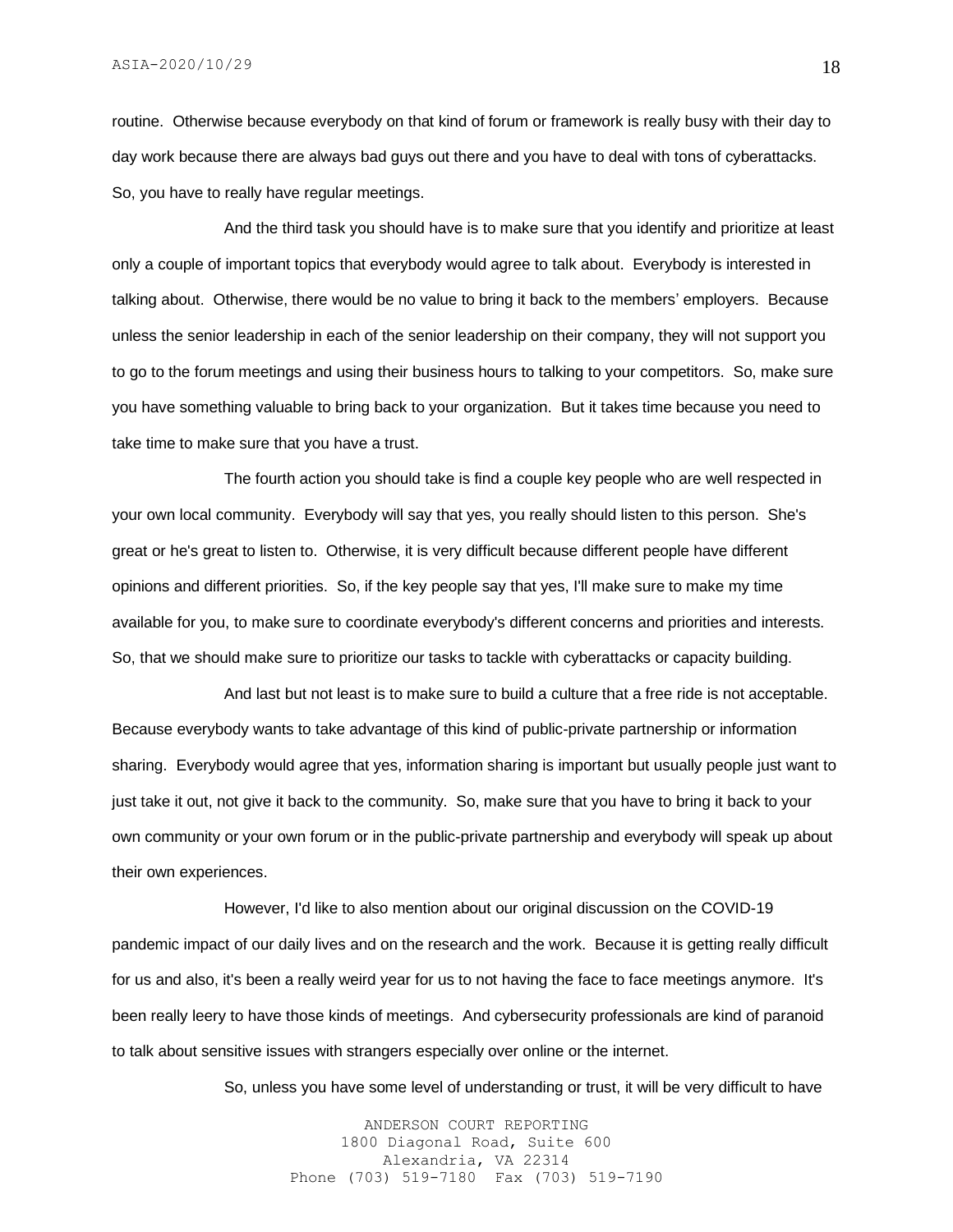meaningful discussions of any types of public-private partnerships or public-private academia partnership on cybersecurity. Because cybersecurity is all about trust and it can be very sensitive. Thank you.

DR. PAK: Thanks, Mihoko. I'm reminded, we had David, we had a conversation with David Koh is the chief of the Singapore Cybersecurity Agency and what he said was really so appropriate. He said that, you know, most people know how to be secure in their own homes. You know, they lock their door, or they'll close their windows and they have their keys with them at all times. So, they know how to be safe at home with their physical security.

 But when it comes to cybersecurity, people don't know. And I think, Elina and Mihoko, you talked about how training needs to be a part of this culture of cybersecurity and building it from the ground up.

So, I wonder, you know, if I could, Mihoko, you talk about the common language, right, a common language, common set of requirements. How do you square the circle when you have diversity, when you have, you know, relative silos? And you've brought up trust and Elina has brought up trust and I think Tom has brought up trust as well. These are very human emotions. You know, there's a psychology involved in all of that.

 And so, categorizing or kind of having a structured way of looking at security, the 11 norms, right, Elina that you mentioned, a checklist. What are the requirements? What sets of training? How do we even start? Or how do we -- can you tell us about those norms? And Elina I welcome your comments too. Those norms or that common language to, you know, to make sure that we're all speaking the same language.

MS. MATSUBARA: Yeah. So, when you talk about cybersecurity or cyberattacks to long IT cybersecurity people, it is always better to bring up some specific examples of damages caused by cyberattacks. And sometimes it's very difficult for people who can imagine about what kind of damages can be caused by cyber espionage. Because some people are really humbled to think that we don't really have secret information. It's okay, nobody will attack us by cyberattacks.

But they don't just realize how valuable information or assets that they can have. So, it's better to talk about something with more specific and more visual like ransomware attacks because it encrypts your data and it holds your business operations as hostage. So, you can see what kind of damage already caused by a ransomware attack.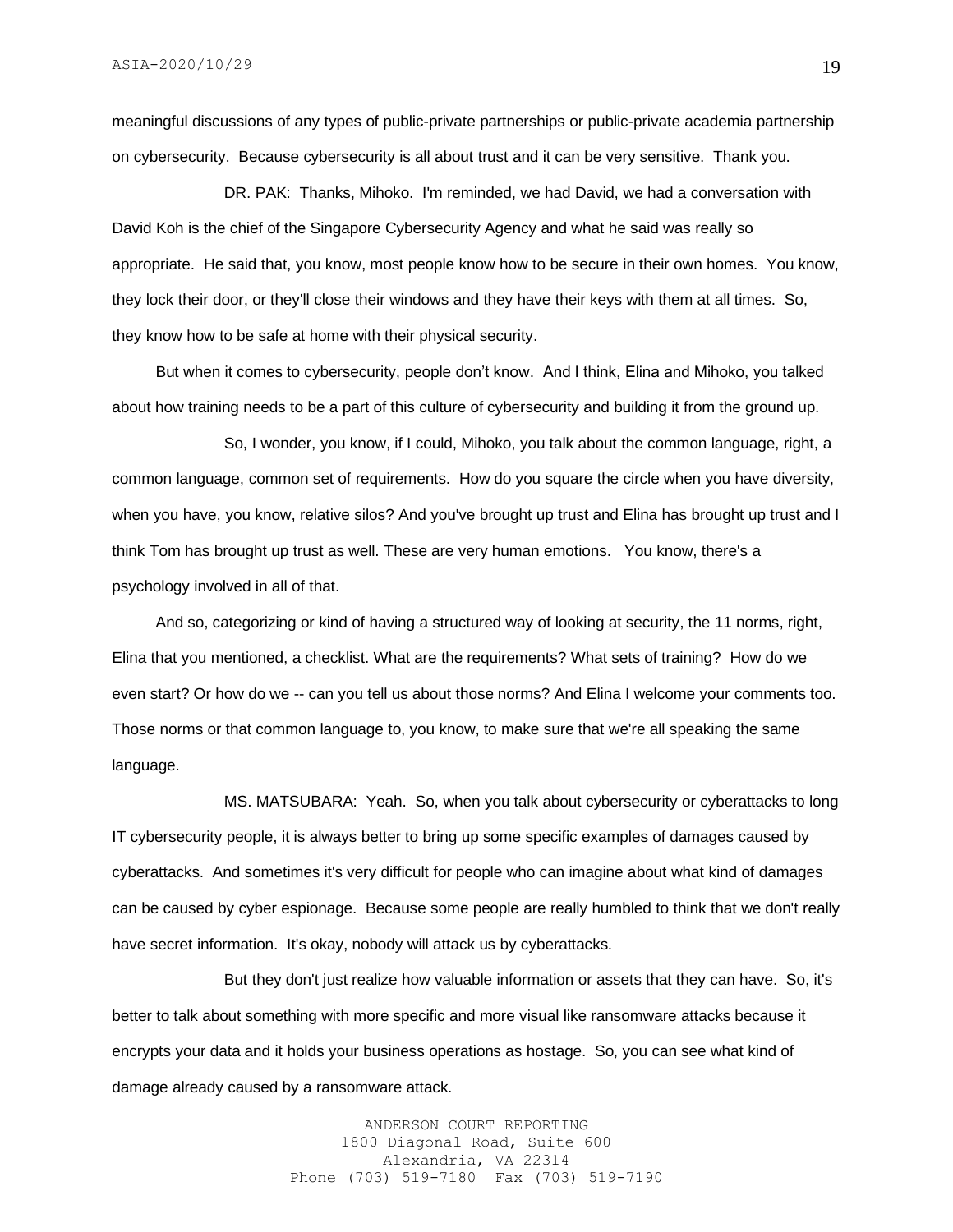So, if you show this example like hey, so this organization, like this hospital was attacked by this ransomware attack and actually it already happened. It was a tragedy that a female patient simply 8 years old was killed due to a delay in her transfer to a different hospital after the ransomware attack taking down IT services in the university clinic.

So, this type of example is really relevant especially during this pandemic. We really need to have a 24/7 access to medical services. And if we do this kind of precious and much needed access to critical infrastructure services then people would say yes, now I get it. We really need to have some security to make sure that we can access to these types of operations.

DR. PAK: Elina or Tom if you had any follow up comments on that.

MS. NOOR: Yeah, I'll just make a couple of points if I can. I think this issue of trust that Mihoko highlighted is an important one because it contributes to the creation of a common language. And Jung, you mentioned that this is a human emotion and a sentiment that is cultivated, I think, through regularized communication and meetings.

 You know, ASEAN is often criticized as being nothing but a talk shop, nothing more than a talk shop. But I think there is value in that talk shop in that it creates this predictability and stability of communication. ASEAN has over a thousand plus meetings a year so it's sheer craziness. But at the same time, it creates this regularized schedule of meetings that instills this trust that can go towards making a common language creation much easier.

Second point that I'll mention is that the idea of putting forward cybersecurity strategies from countries within ASEAN helps with this common language. So, that at the very least, what you have is a comparison of these different strategies and plans and then you can begin to discuss some of the terminology in there and what it means and whether the understanding of these different terms can be merged into some sort of common understanding.

MR. UREN: So, it's late in Australia. I'll just try and be a bit controversial at this point. And I'm actually quite skeptical of norms the way that they're talked about. So, people often talk about norms as if they're the be all and end all of achieving peace. And the problem I see is that you get to norms when there are actually punishments, essentially for transgressing them.

So, I'm wearing, you know, a suit and a shirt. If I turned up wearing nothing at all, I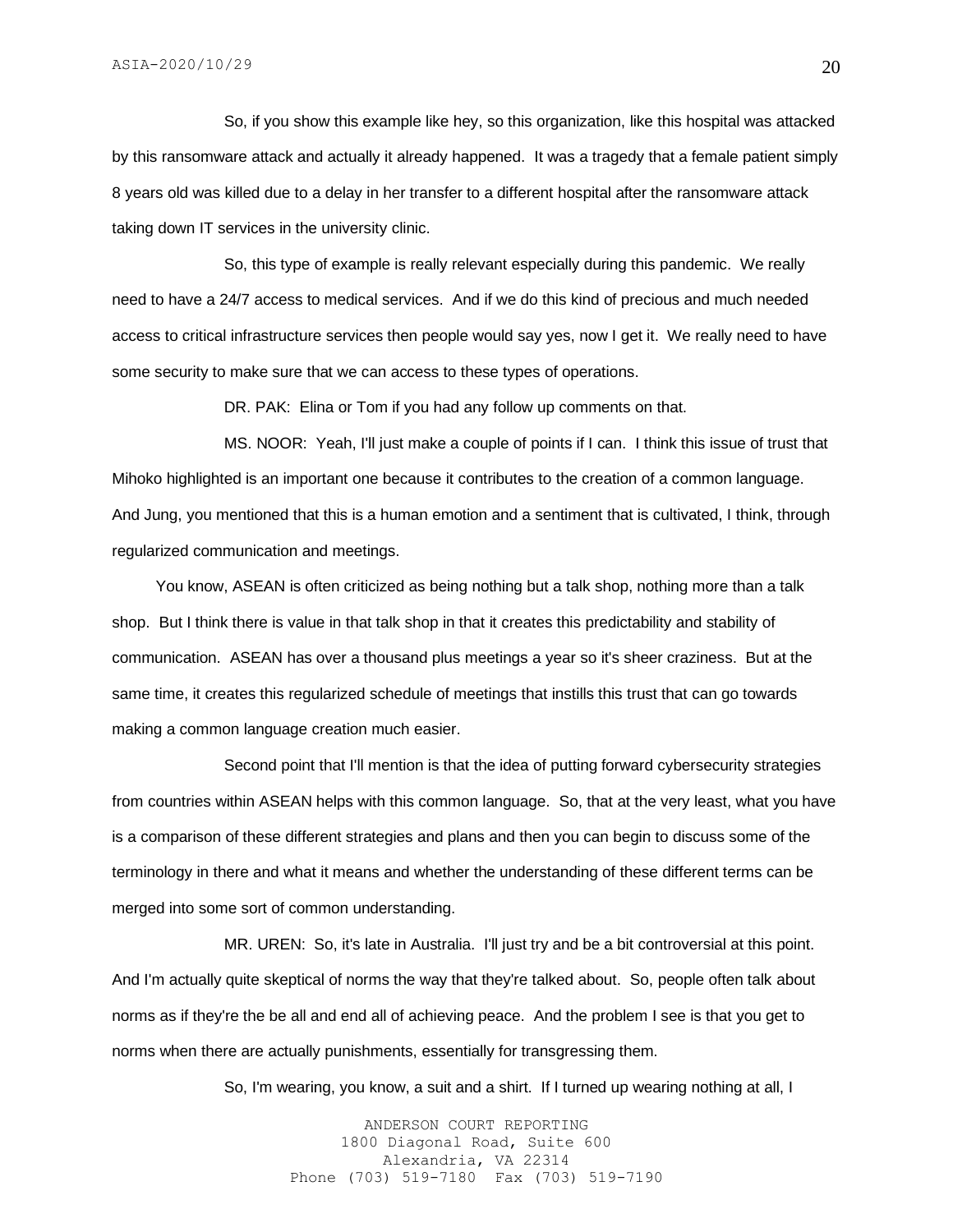wouldn't be on this panel anymore. I've transgressed a norm and I would have been punished. And I think with right now what I see is that cyber operations, the benefits outweigh the costs and people will continue doing them.

And so, of those 11 norms, I think the ones, many of them everyone agrees to and will just do because they make sense. And the ones that aren't agreed to, the benefits outweigh the cost and they won't change. Elina and Mihoko spoke a lot about trust and meetings and I think they're great.

 So, in the absence and I would describe them as confidence building measures is another term people would use. And in the absence of an agreement on how to behave, at least being able to talk, I think, is really worthwhile because at least then you've got the chance or the likelihood that you avoid unintended mistakes.

DR. PAK: Thank you. You know, one of the things that I really appreciate about having voices, experts from the region to talk about various issues is that, you know, not everything is about us, the U.S. And so, while the U.S. has come up every now and then in this conversation, you know, it'd be great to get your perceptions or views and assessments from where you're sitting and the countries that you cover on what kind of role the U.S. plays. In either providing leadership or hampering cooperation, or encouraging cooperation.

 You know, if you could talk about, you know, how does the U.S. fit into all of these efforts that you're talking about? I mean, these have been really multilayered, regional, intraregional or national based. So, can you bring the U.S. into this conversation and talk about from where you sit what kind of role the U.S. should play or has been playing? Maybe I can start with Tom.

MR. UREN: So, when you started asking that question, the thing I immediately thought of us was Huawei and ZTE and the recent Clean Networks Initiative. So, the background to that and I didn't talk about this before is that Australia first banned Huawei from our national broadband network back in 2012. So, that was a fiber network that was being rolled out to much of Australia. So, we actually have a really long history of considering the security risks of Chinese vendors going way back.

But my observation was that when the U.S. started to get involved, and I think this is a lot to do with the way the Trump administration behaves. It felt like many countries in the region were feeling that their arms were being twisted. I mean frankly, they don't like it. And it seems to me that the Clean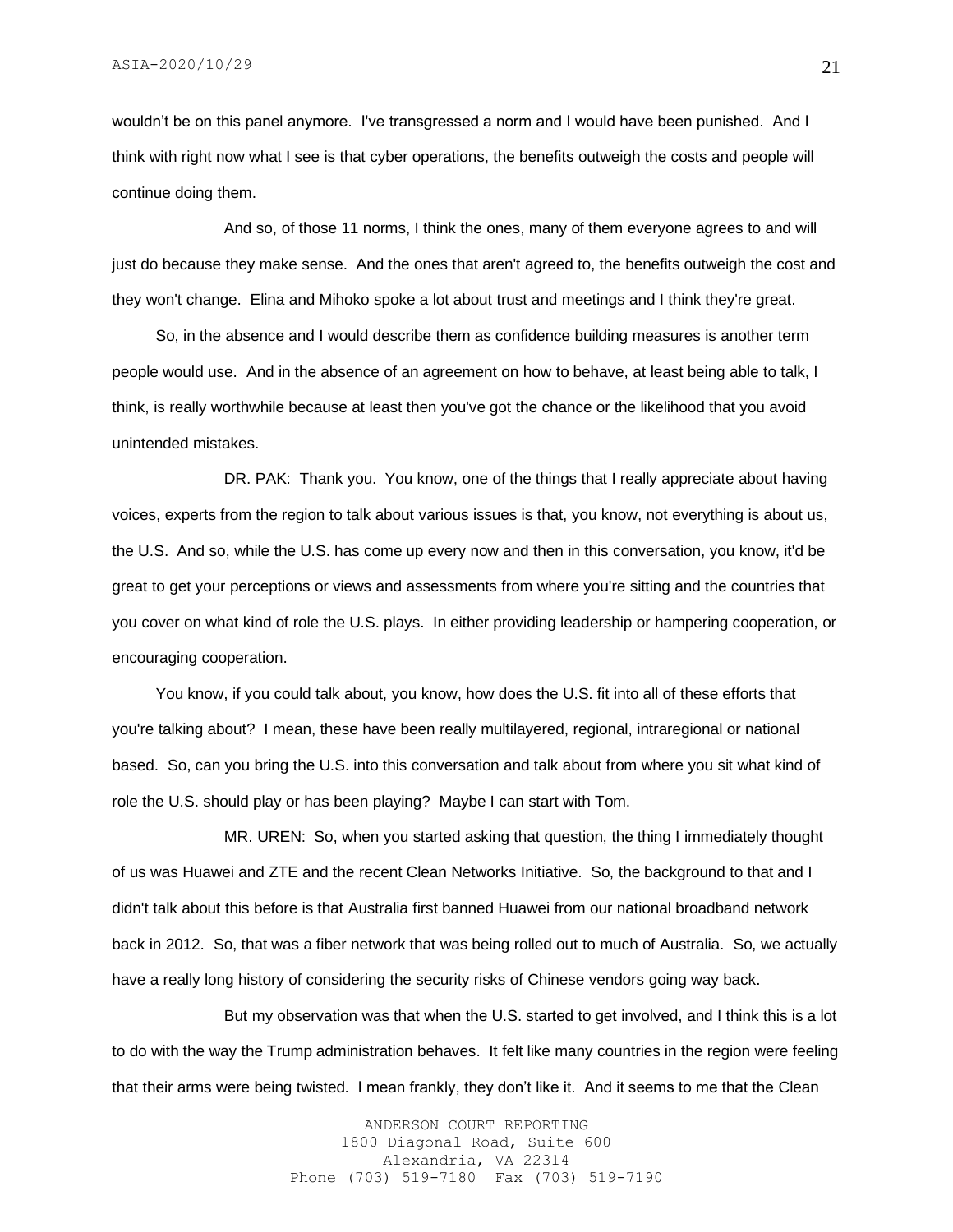Networks Initiative is trying to achieve the right thing for the right reasons but just in the wrong way.

And it seems to me to be too directing, trying to direct people rather than trying to convince them and bring them along. And I think the power of the United States has always been in the attractive power of the, you know, the beacon on the hill, the sort of American exceptionalism. And it's just not -- your administration is not being very attractive right now. So, that's probably the kindest way I can say it.

DR. PAK: So, let me follow up a little bit, Tom. And what are the consequences of that? What are the consequences of that kind of arm twisting, what kind of position does that put Australia in and is there harm caused?

MR. UREN: Oh, there's definitely harm, yes. And I think it's not irrecoverable but people have, particularly around Huawei and Chinese vendors, it's kind of a cost versus some theoretical benefit. And if people are not expressing that theoretical benefit in a way that really makes sense or in a way that's attractive, that pulls you in, I guess I would rather have a really good salesman rather than a really good arm twister. And the administration right now seems to be more, you know, come with us or else. And I just don't think that that wins friends and influences people.

 For Australia, we're, I think, in a very difficult situation in that we've tried to balance our security partner, the U.S. with our biggest trading partner which is the People's Republic of China. And that has really polarized that relationship more so than it was before. And so, we're facing a difficult problem where one of our biggest intelligence adversaries is also our biggest trading partner.

And having the U.S. be so anti-China and anti-Communist Party makes it very difficult. And I don't think we're really figured out how to deal with that. I mean, we're trying to build alliances with other countries in the region, I'm sure, but I'm not sure how well that's going.

DR. PAK: Elina, any thoughts?

MS. NOOR: Yeah, I'm going to take up Tom's challenge and be slightly provocative. And your question is certainly quite provocative so let me take up that challenge. I would agree with what Tom said. But I would also add that there's a lot of talk about a rules-based order in cyberspace from working on stability of cyberspace.

And these are all principles that small states, particularly around the world but in the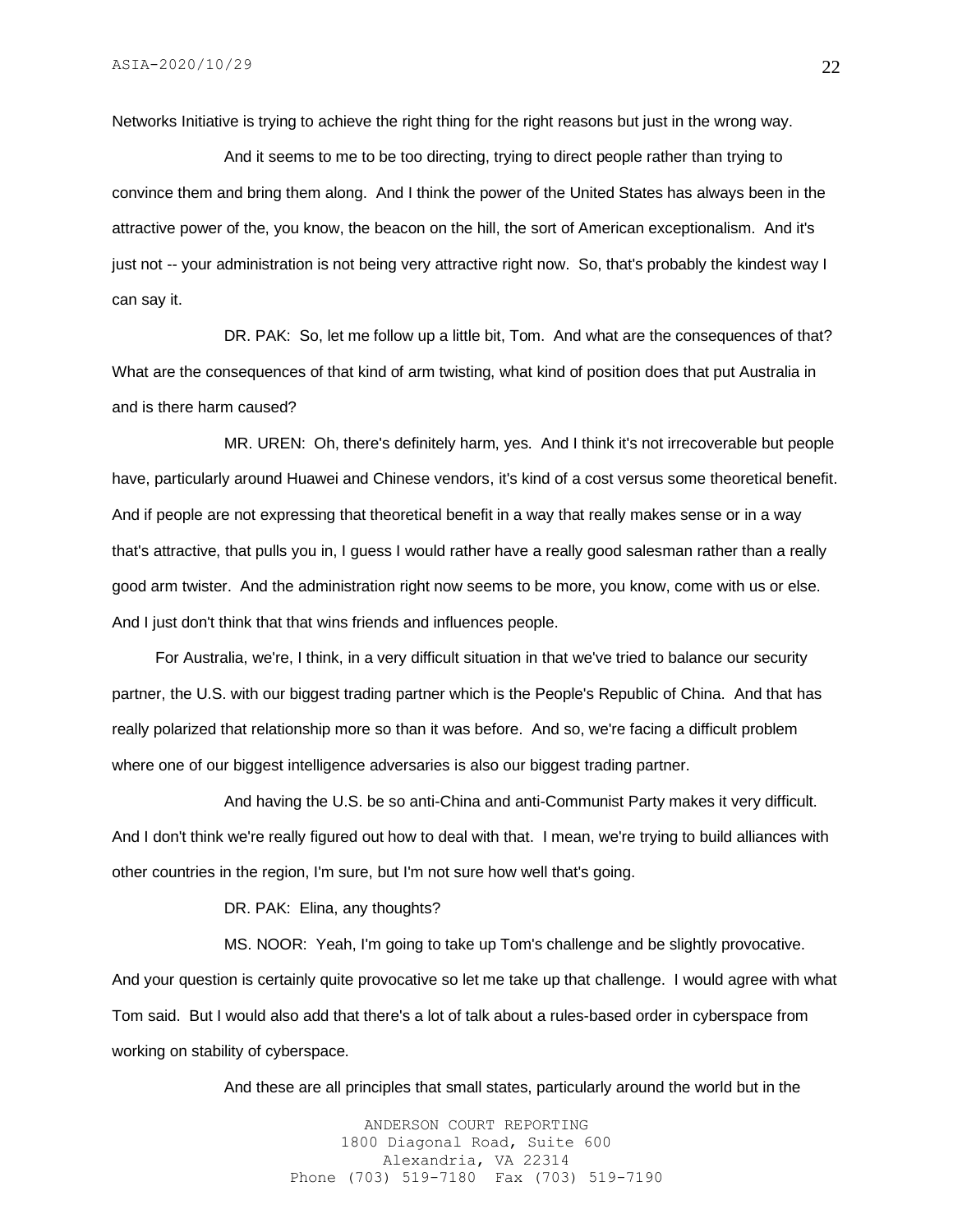ASEAN region adheres to and would like to see preserved. Because international law is supposed to be the equalizer of powers in theory. Right, we all know that's not true in reality.

But so far as it is a framework, you know, I think Tom mentioned the U.S.'s concepts of defend forward and persistent engagement. These ideas really push boundaries quite literally because the idea of defending the U.S. beyond its borders and moving into other countries borders where necessary. And as the U.S. sees fit, really undermines this whole idea of not only stability and a rulesbased order but also trust.

 And it hampers capacity building efforts because then the question of the sincerity of the U.S. and lending support becomes an issue to what end. And countries in Southeast Asia are not naive. You know, we don't expect a free ride. As Mihoko said, we understand that there are realist interests at play.

But at the same time, as Tom said, countries don't want to be pushed in one direction or another. And to have these kinds of concepts floating around and practices in play makes it very difficult to come to an understanding of what a rules-based order means and whether it applies equally across the board.

DR. PAK: Mihoko, do you have any comments to follow up?

MS. MATSUBARA: So, I think the United States has been really relevant to these types of discussions on the capacity building, especially in the ASEAN countries over the last decade or so. So, it is not only unilateral efforts to help out ASEAN countries on capacity building but also it can be bilateral. So, I can give you some examples.

So, the United States has been really active to provide capacity building support for ASEAN government officials on cybersecurity. And the U.S. government has been also closely walking with the Singaporean government to provide different types of capacity building support, including cybersecurity.

 And I'm very pleased that our cybersecurity capacity building efforts have been really getting a lot of attention. And not only attention but also actions, specific actions from different government. From Australia, the U.K. and also Japan. And sometimes under those countries are bilateral efforts to coordinate different types of capacity building support for ASEAN countries.

So, I think this is great to make sure to close the gap in terms of the acute shortage of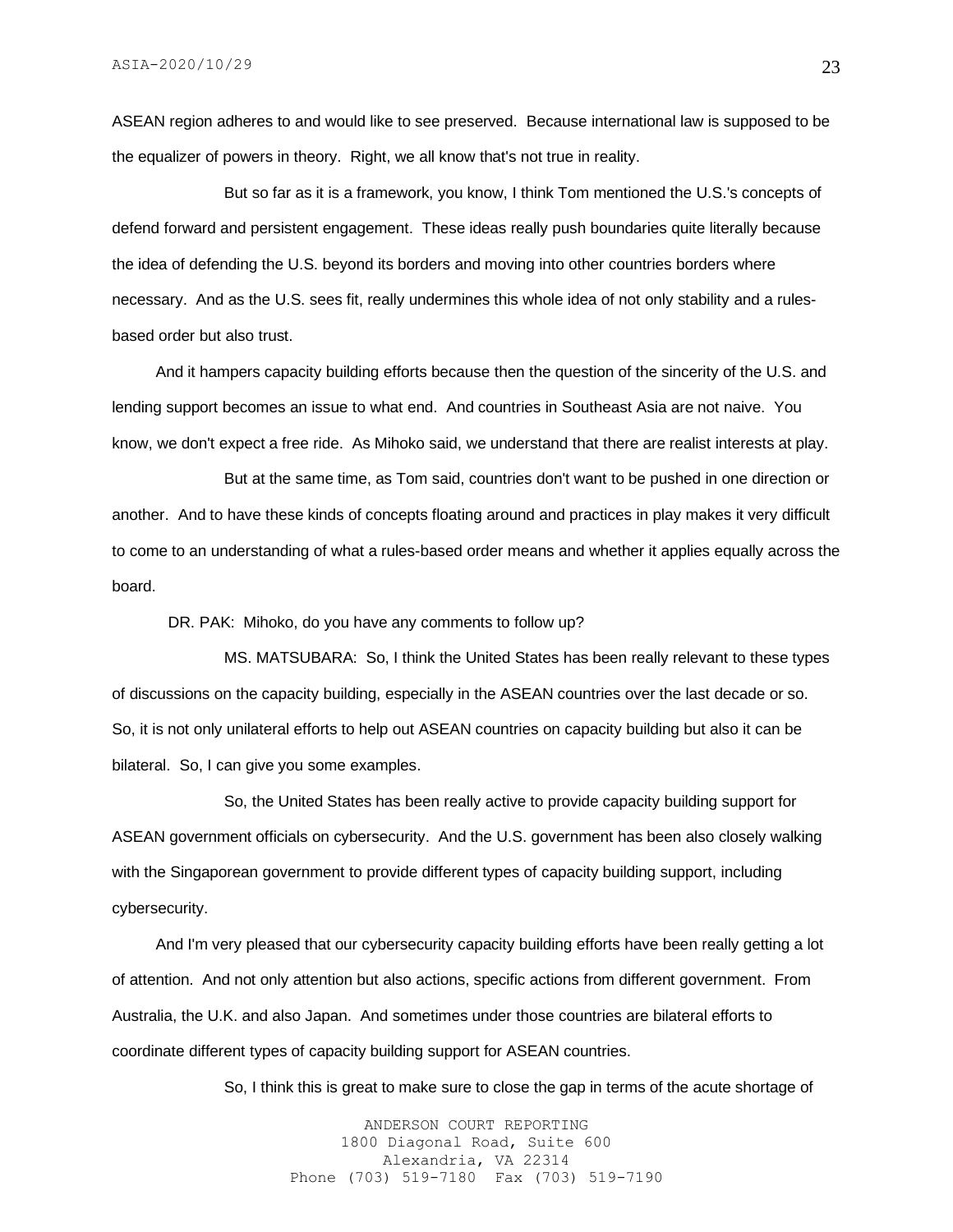ASIA-2020/10/29

cybersecurity professionals and also to have direct face to face conversation between the different countries to tackle with cyberattacks. And also, to make sure to be on the same page in terms of how to prioritize on cybersecurity. Because as you said and also Ambassador Bae mentioned that the cybersecurity is a multifaceted issue and we have different priorities to deal with cybersecurity.

So, it's not just that every country has different opinions and priorities about cybersecurity. But it is great that not only the United States and Australia and Japan and Singapore have been really closely walking together to tackle with cybersecurity and capacity building.

DR. PAK: Thank you. I want to ask one more question before I turn to one or two audience questions. I remember, you know, I used to work at the Office of the Director of National Intelligence back when Jim Clapper was the DNI. And I remember back in, I think it was 2013 when he said that, you know, when cyber outranked everything else, all the other security threats to the United States. And he specifically said, we're not looking at Pearl Harbor type event.

And I was struck by how Ambassador Bae talked about, you know, that we should be prepared for this massive Pearl Harbor type of event in terms of this huge assault that could lead to a conflict. How much does that kind of scenario keep you up at night and if I could go to one audience members question, is it China or Russia? This is coming from Gordon Johnson, a member of our audience. Is it, you know, when you think about these massive potential cyber events that could lead to a conflict, are we looking at China or Russia?

MR. UREN: Okay, I'll go first. Does it keep me up at night, mostly no. So, the most compelling worry I've had said to me is that something happens by accident that is actually tremendously damaging, some sort of worm. And I guess that is kind of similar to what NotPetya was like or perhaps the (inaudible) or the Morris Worm back in the day. And it's kind of the 'no one with the exception of the Russians,' no one deliberately releases things that spread like that.

And that's the whole point of why Australia about responsive behavior and the U.S. has been transparent about how they try and be proportionate and avoid collateral damage. So, mostly it doesn't keep me up at night.

I think China also has, most of its efforts have been to try and promote China as central in the world order. And so, it would seem to be counterproductive to launch something that's just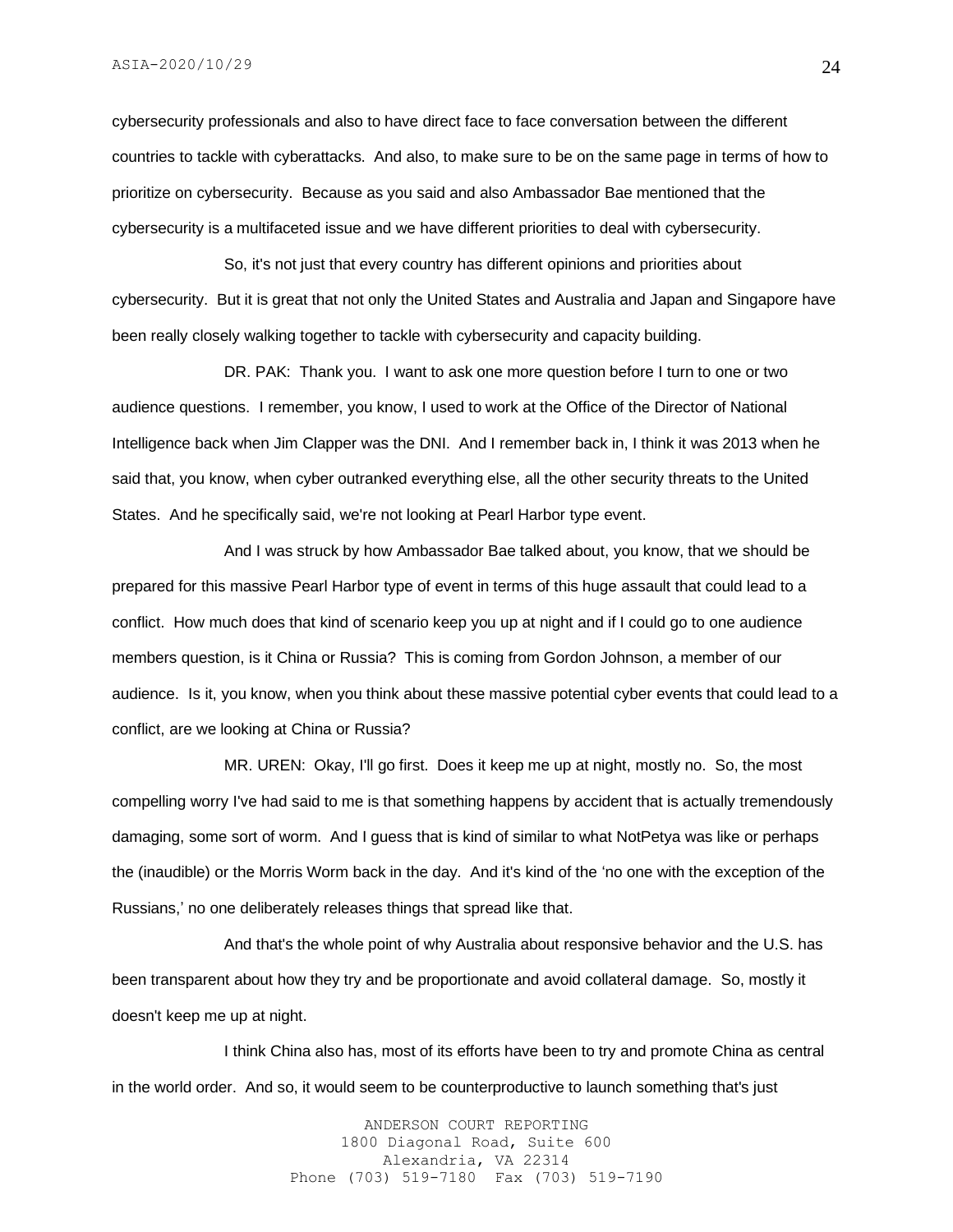tremendously damaging randomly. I guess there's kind of offhand undesirable scenarios like a conflict over Taiwan that maybe changed that calculus. But that right now, I would say that Russia more likely to do something kind of semi-deliberate accidentally where they just don't pay enough attention. China, not likely at all.

DR. PAK: So, there's a self-imposed constraint system, this reputational risk that would prevent or constrain a nation state from some catastrophic incident or initiating a catastrophic incident.

MR. UREN: I think the problem with a catastrophic incident is that it results in catastrophic payback. So, if it were bad enough, people would respond in other ways. And I think both China and Russia, well no one wants to escalate anything ever from cyberspace to anything else.

 But I think if people were pushed hard enough, they would. They'd have to be pushed really, really hard but I don't think, you know, the entire dynamic of why cyberspace is useful is that people don't escalate into other realms really at all. So, I think there's that dynamic on one side and the other side there's an incentive not to push people to far because you never know where that boundary actually is.

DR. PAK: We have just a couple more minutes left. I want to turn to a question from the audience. Albert Hong from Radio for Asia. In case of North Korea, Tom, you mentioned this before. The hacker groups are secretly working in foreign countries but the countries seem unable to properly crack down.

 And Tom, you mentioned the idea of, you know, when is this a law enforcement issue and where are the boundaries? Is there really any way to stop North Korean hacker groups' activities, how is cooperation with the countries involved? Maybe I'll direct this to Tom and then Elina.

MR. UREN: That's a good question actually. I'm not 100% an expert on those on why they survived. I think partly there is many North Korean hackers in the PRC and I think that's partly because the PRC realizes that cutting them off would actually be perhaps too damaging for the regime.

 So, there's my take is that there's kind of a love-hate relationship with the regime and Pyongyang and we like them more than the South Korean's on our border but we don't like them too much and we don't want them to collapse. So, they're kind of stuck between a rock and a hard place and it's kind of managing there as a -- and I think cutting off their cyber capability might lend too much towards collapse which is terrible for the Chinese. I'm not so sure about the Malaysians. Perhaps Elina or Mihoko might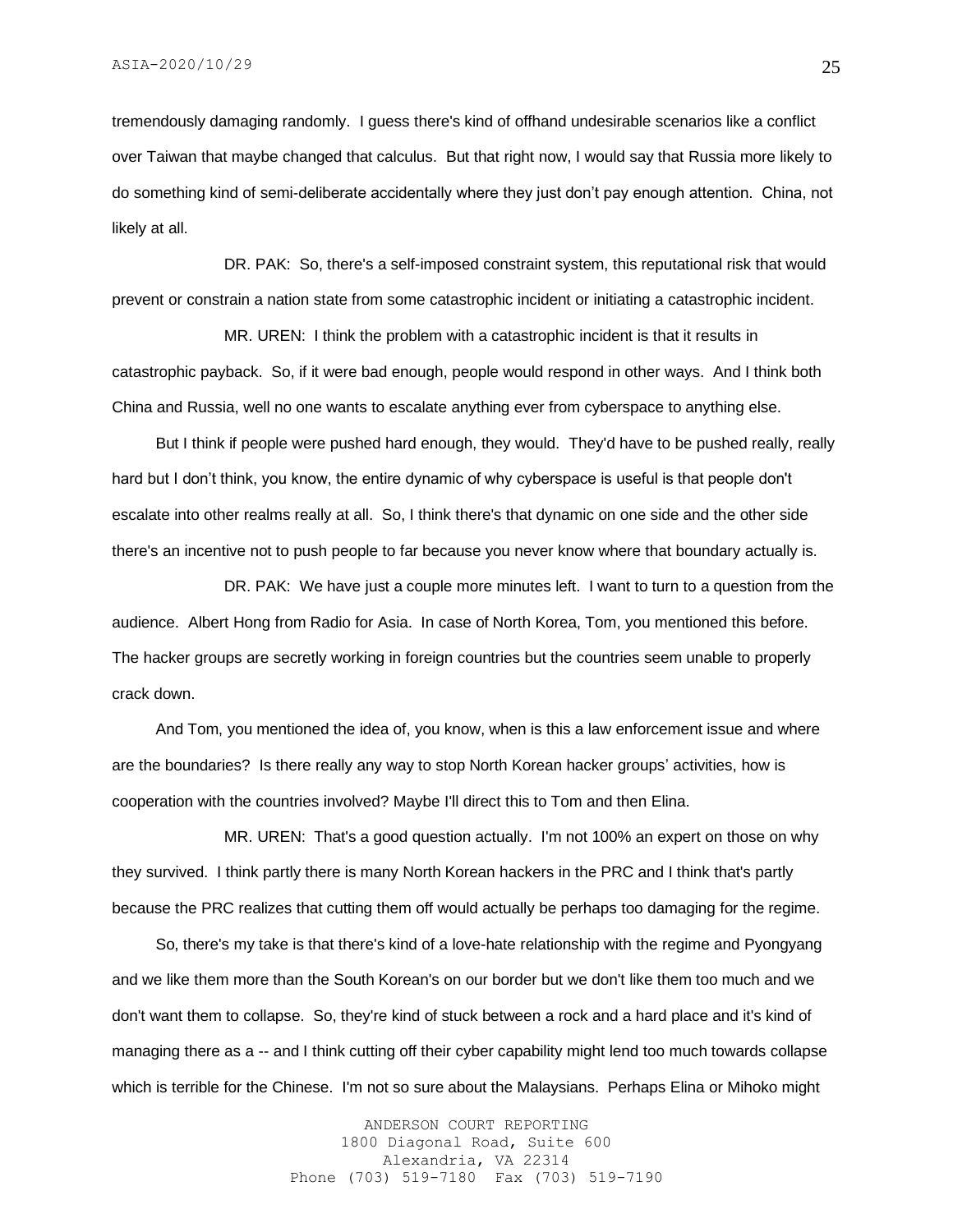have a better idea. So, I know that there's North Koreans in Malaysia as well.

MS. NOOR: Yeah, I think and this sort of goes back to Jung's earlier question about China and Russia as well. Their threat deception in Southeast Asia is quite different from that elsewhere. There's no declared adversary and, you know, countries in Southeast Asia including Malaysia have diplomatic relations of some sort with countries like North Korea.

So, I think the threat is not so much from the outside as seen within Southeast Asia because of the composition, the diversity and the multiculturalism of many countries in Southeast Asia, the threat really is from the inside out. And we haven't touched on this very much during this discussion but as I see it, content is a huge concern within Southeast Asia.

This idea of misinformation or disinformation campaigns in Southeast Asia that undermine the social fabric of countries in the region is seen as a much, much bigger threat than that coming or emanating from other countries in other parts of the world.

DR. PAK: Thank you. You know, just to wrap up, you know, North Korea really enjoys to have a permissive environment and they use those diplomatic engagements and diplomatic relationships with various countries, especially in Southeast Asia and China to launch their activities. And I think Tom, you're right that it, you know, it doesn't from China's perspective it doesn't hurt anybody. You know, there's no lethal maneuver but that, you know, if it's a minor nuisance from Beijing's perspective.

You know, we have run out of time. I just wanted to thank all of our speakers, especially Tom and Mihoko for staying up very late to have this conversation with us. And Elina, thank you so much and welcome to Washington. Thanks to all of you for your insights, to Ambassador Bae for his insightful comments. So, thanks to all of you in the audience for joining us today. Take care.

#### \* \* \* \* \*

# CERTIFICATE OF NOTARY PUBLIC

I, Carleton J. Anderson, III do hereby certify that the forgoing electronic file when originally transmitted was reduced to text at my direction; that said transcript is a true record of the proceedings therein referenced; that I am neither counsel for, related to, nor employed by any of the parties to the action in which these proceedings were taken; and, furthermore, that I am neither a relative